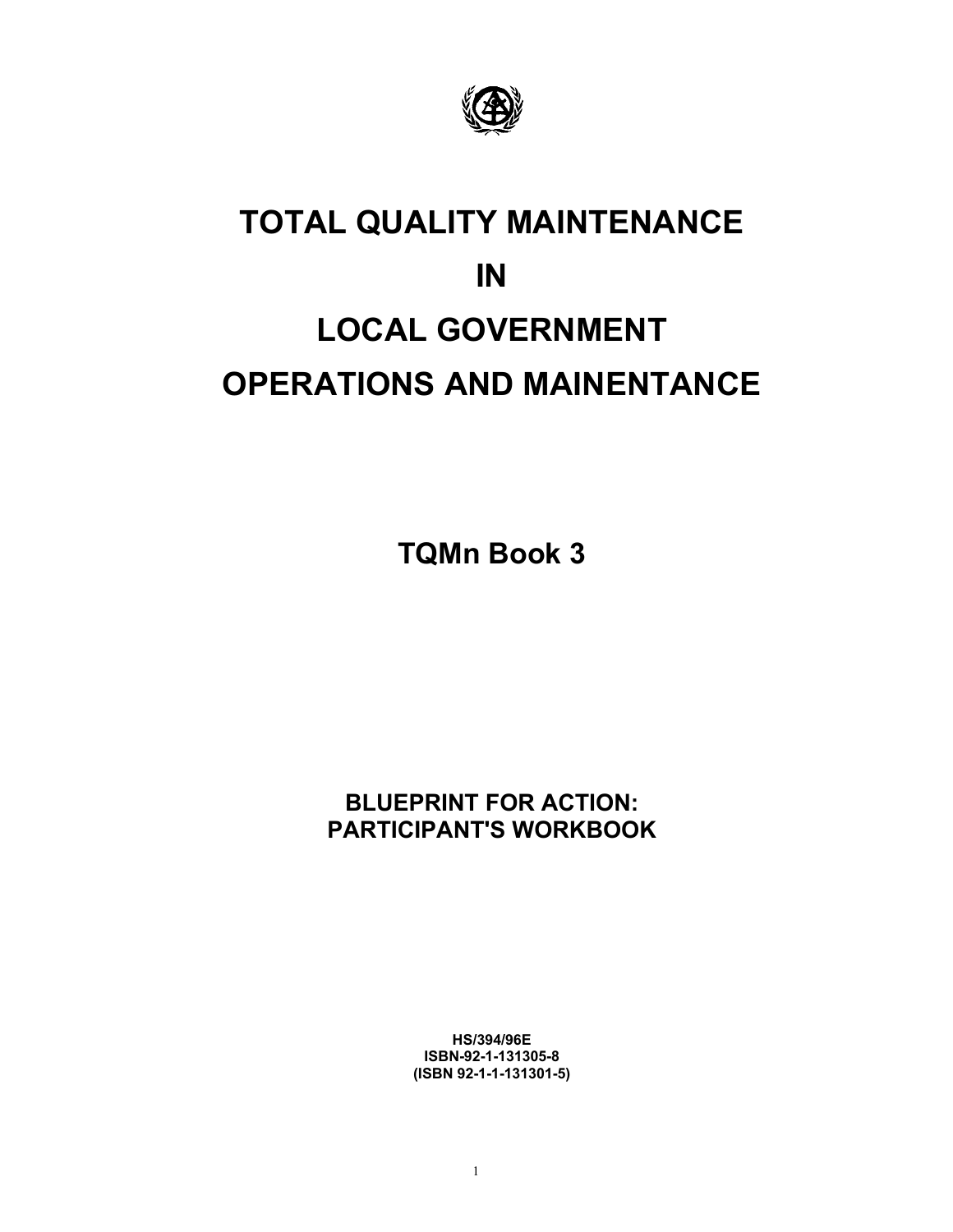#### **WELCOME**

#### *TQMn*

*The Participant's Workbook* is designed to help you make the most of your opportunities for learning about Total Quality Maintenance (TQMn) concepts and strategies during this workshop.\* Central to the workbook design are a series of activities that will help you analyse the data you collected before coming to the workshop and turn them into potential actions that can be taken back on the job. These activities form the core of the workshop experience. We believe individuals learn best when they have a stake in the outcomes of the learning. What better way to assure this than to help you be more effective and efficient in managing the Operations and Maintenance process when you return to your work organization.

*The Participant's Workbook* is also designed to provide you with a place to jot down those "gems of wisdom" you come across in your discussions with staff and other participants. And, we've provided some space for more personal reflections about the  $O & M$  world you live in. We believe these will be helpful reminders of the many things you have learned when you pull these notes from the file several months from now.

In other words, we are inviting you to write in this book, to use it as a tool for learning about TQMn. In our interactions with workshop participants in many parts of the world, we have found that many are reluctant to write in documents like this one. To be honest with you, we have sometimes done, or have not done, the same thing. Often participants say they want to "keep their copy clean" so they can make copies and share it with others when they return home. Not a bad idea. If this is the case, we suggest you ask the workshop organizers for an extra copy and then write in this one to your mind's content.

Two final comments before we invite you to "work" in your workbook. First, the workbook is divided into six parts, each reflecting the tasks and learnings we have planned for you during each day of the workshop. Secondly, that "pocket" in the back of the workbook is designed as a place to put your data from the pre-workshop assignment. We think you should have it handy. We expect you to refer to it often in applying the TQMn process to the O & M challenge you researched before departing for this workshop.

\*Refers to Workshop No.1 in the series *Total Quality Maintenance in Local Government. Operations and Maintenance.*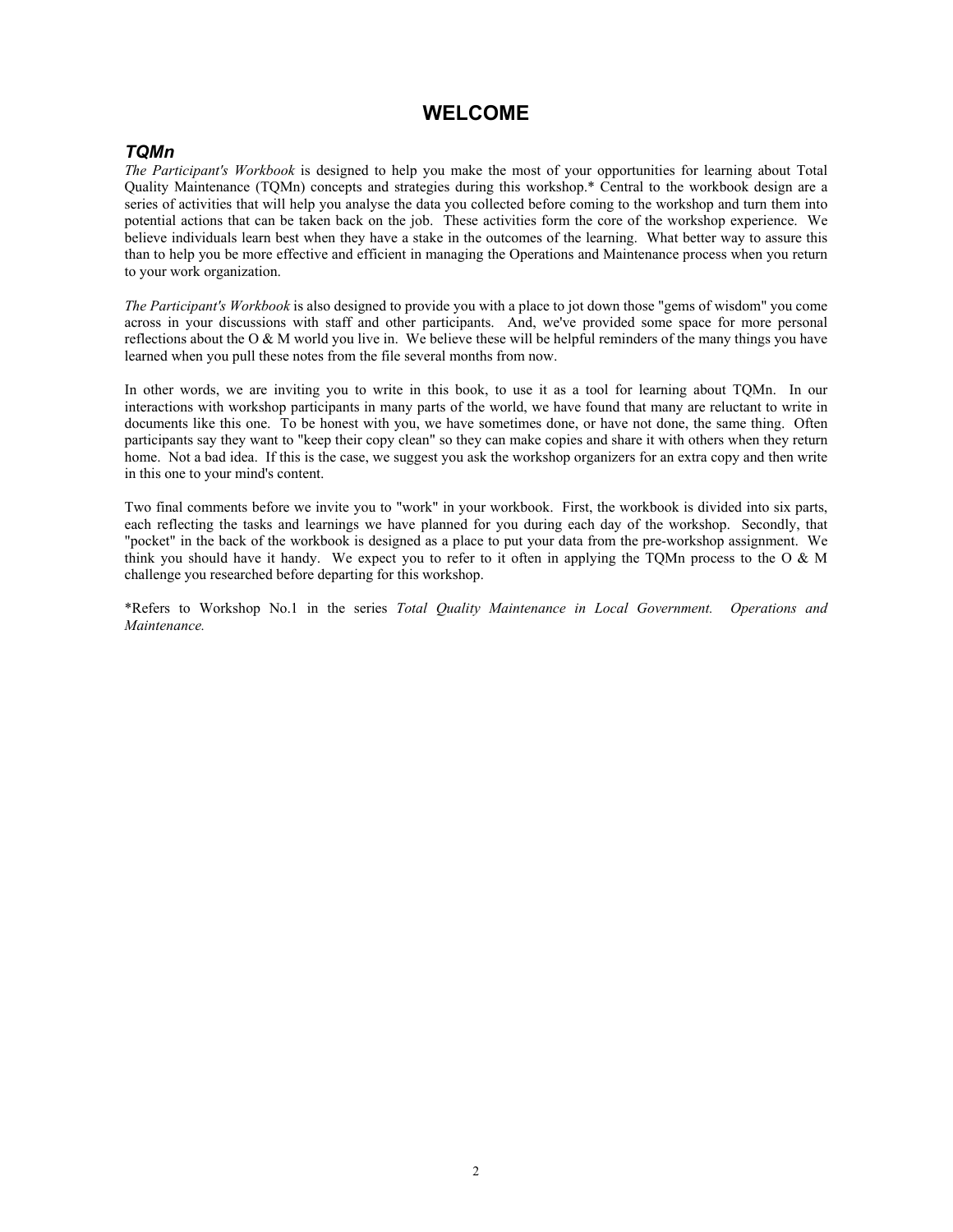#### *First day*

#### *Concept ideas*

Write in the space below any key points or concepts you want to remember or any application ideas that occur to you during the instructor's presentation on problem finding.

 $\mathcal{L}_\text{max}$ 

 $\mathcal{L}_\text{max}$ 

 $\_$  , and the state of the state of the state of the state of the state of the state of the state of the state of the state of the state of the state of the state of the state of the state of the state of the state of the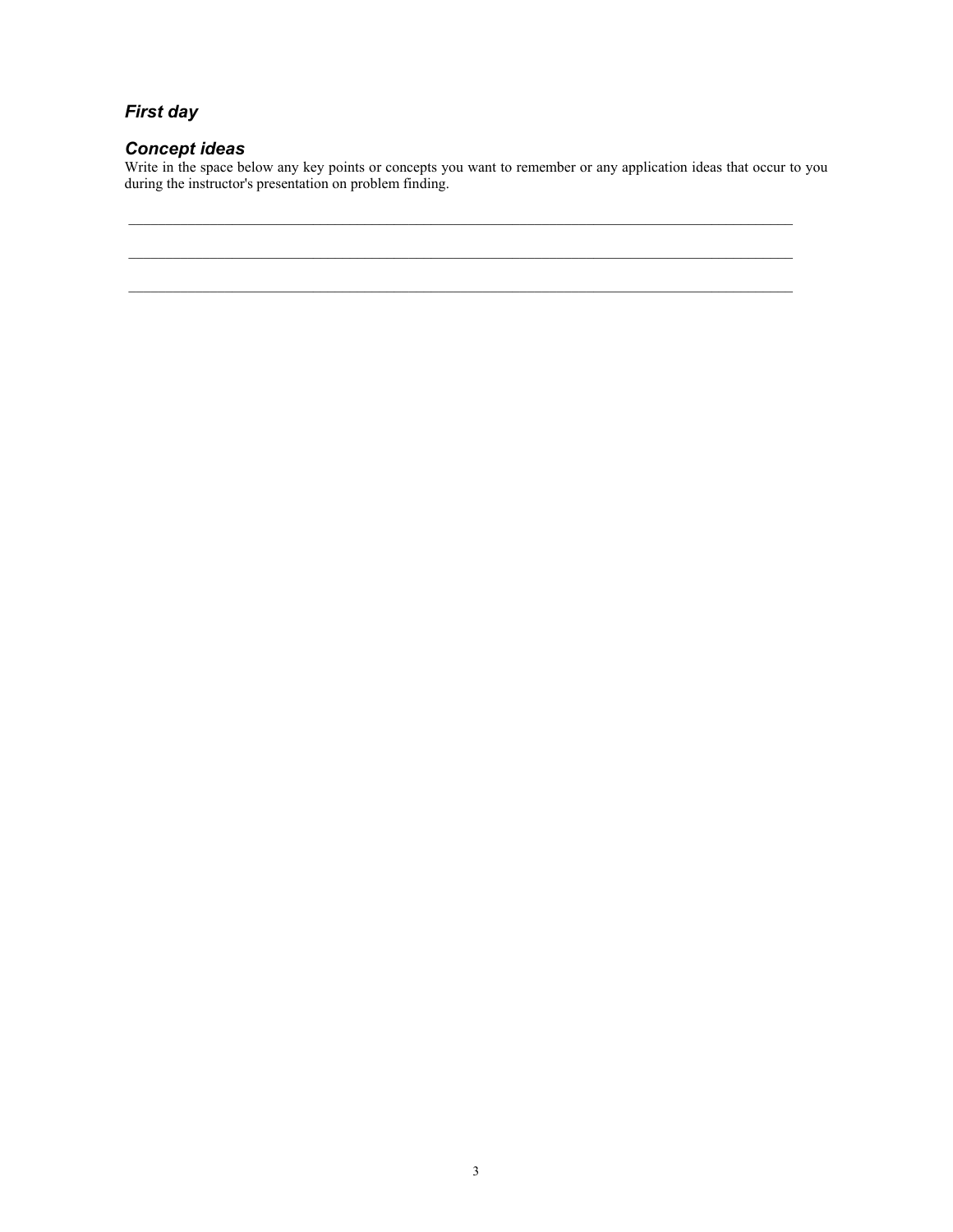#### **Operations and Maintenance**

#### *Notes on participant team presentations*

As you listen to the presentations of other participant teams, make notes in the, space below on important methods and approaches their organizations are using. Pay particular attention to:

• practices, structures, and approaches being used to manage functions similar to the one you have selected for this workshop;

 $\_$  , and the state of the state of the state of the state of the state of the state of the state of the state of the state of the state of the state of the state of the state of the state of the state of the state of the

- constraints encountered in managing their O & M functions; and
- the consequences of these constraints on the quality of their  $O & M$  efforts.

#### *Things to remember*

Use the space below to make notes on your reactions and level of satisfaction with today's workshop activities. This is a good time to write down any changes you are considering in your O & M function.

 $\mathcal{L}_\text{max}$ 

 $\_$  , and the state of the state of the state of the state of the state of the state of the state of the state of the state of the state of the state of the state of the state of the state of the state of the state of the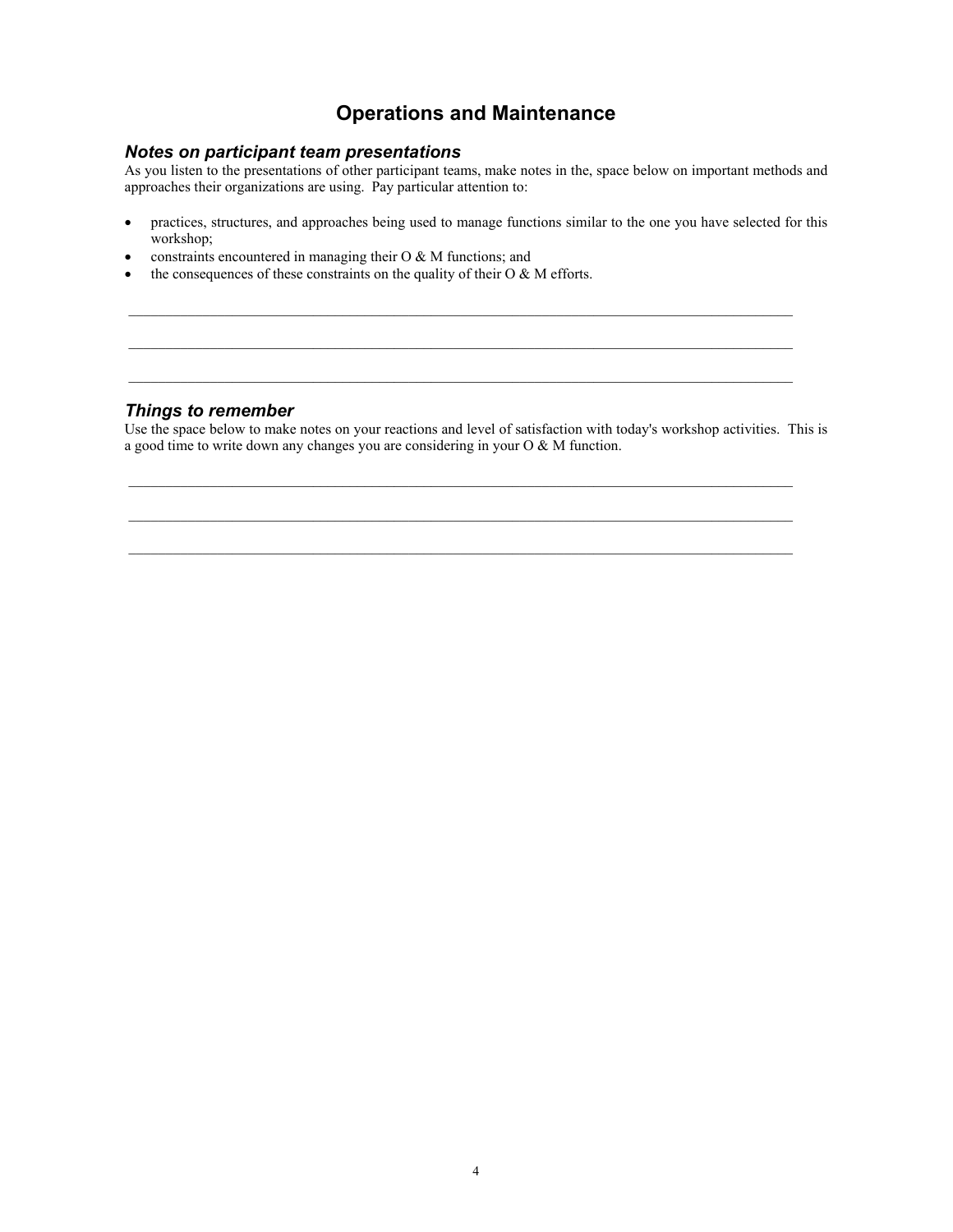#### **PROBLEM FINDING AND ANALYSIS**

#### *Second Day*

There are some common difficulties experienced by O & M managers in their efforts to solve problems. The first difficulty is mistaking the problem for something else, like a symptom or even a solution. The other difficulty is the presence of constraints-factors inside or outside the organization that stand as barriers to resolving O & M problems; factors that might cause a manager to say, "I could solve this problem if .."

#### *Finding the Real Problem*

Using the problem statement you constructed with the help of your workshop colleagues at the end of your presentation, answer the following problem clarification questions.

 $\mathcal{L}_\mathcal{L} = \mathcal{L}_\mathcal{L} = \mathcal{L}_\mathcal{L} = \mathcal{L}_\mathcal{L} = \mathcal{L}_\mathcal{L} = \mathcal{L}_\mathcal{L} = \mathcal{L}_\mathcal{L} = \mathcal{L}_\mathcal{L} = \mathcal{L}_\mathcal{L} = \mathcal{L}_\mathcal{L} = \mathcal{L}_\mathcal{L} = \mathcal{L}_\mathcal{L} = \mathcal{L}_\mathcal{L} = \mathcal{L}_\mathcal{L} = \mathcal{L}_\mathcal{L} = \mathcal{L}_\mathcal{L} = \mathcal{L}_\mathcal{L}$ 

 $\mathcal{L}_\mathcal{L} = \mathcal{L}_\mathcal{L} = \mathcal{L}_\mathcal{L} = \mathcal{L}_\mathcal{L} = \mathcal{L}_\mathcal{L} = \mathcal{L}_\mathcal{L} = \mathcal{L}_\mathcal{L} = \mathcal{L}_\mathcal{L} = \mathcal{L}_\mathcal{L} = \mathcal{L}_\mathcal{L} = \mathcal{L}_\mathcal{L} = \mathcal{L}_\mathcal{L} = \mathcal{L}_\mathcal{L} = \mathcal{L}_\mathcal{L} = \mathcal{L}_\mathcal{L} = \mathcal{L}_\mathcal{L} = \mathcal{L}_\mathcal{L}$ 

1. What is the problem -- the real problem?

2. Why is it a problem?

3. When and where is it a problem?

4. Whose problem is it?

5. What would happen if we did not solve it?

#### *Criteria for problem selection*

Many  $O & M$  problems identified by members of your team could qualify for priority attention by the team during the workshop. But time permits working with only one of them. So a choice must be made by the team -- which problem to choose. The following criteria and scale will simplify the task of narrowing the possibilities.

 $\mathcal{L}_\text{max}$ 

 $\mathcal{L}_\text{max}$ 

 $\mathcal{L}_\mathcal{L} = \mathcal{L}_\mathcal{L} = \mathcal{L}_\mathcal{L} = \mathcal{L}_\mathcal{L} = \mathcal{L}_\mathcal{L} = \mathcal{L}_\mathcal{L} = \mathcal{L}_\mathcal{L} = \mathcal{L}_\mathcal{L} = \mathcal{L}_\mathcal{L} = \mathcal{L}_\mathcal{L} = \mathcal{L}_\mathcal{L} = \mathcal{L}_\mathcal{L} = \mathcal{L}_\mathcal{L} = \mathcal{L}_\mathcal{L} = \mathcal{L}_\mathcal{L} = \mathcal{L}_\mathcal{L} = \mathcal{L}_\mathcal{L}$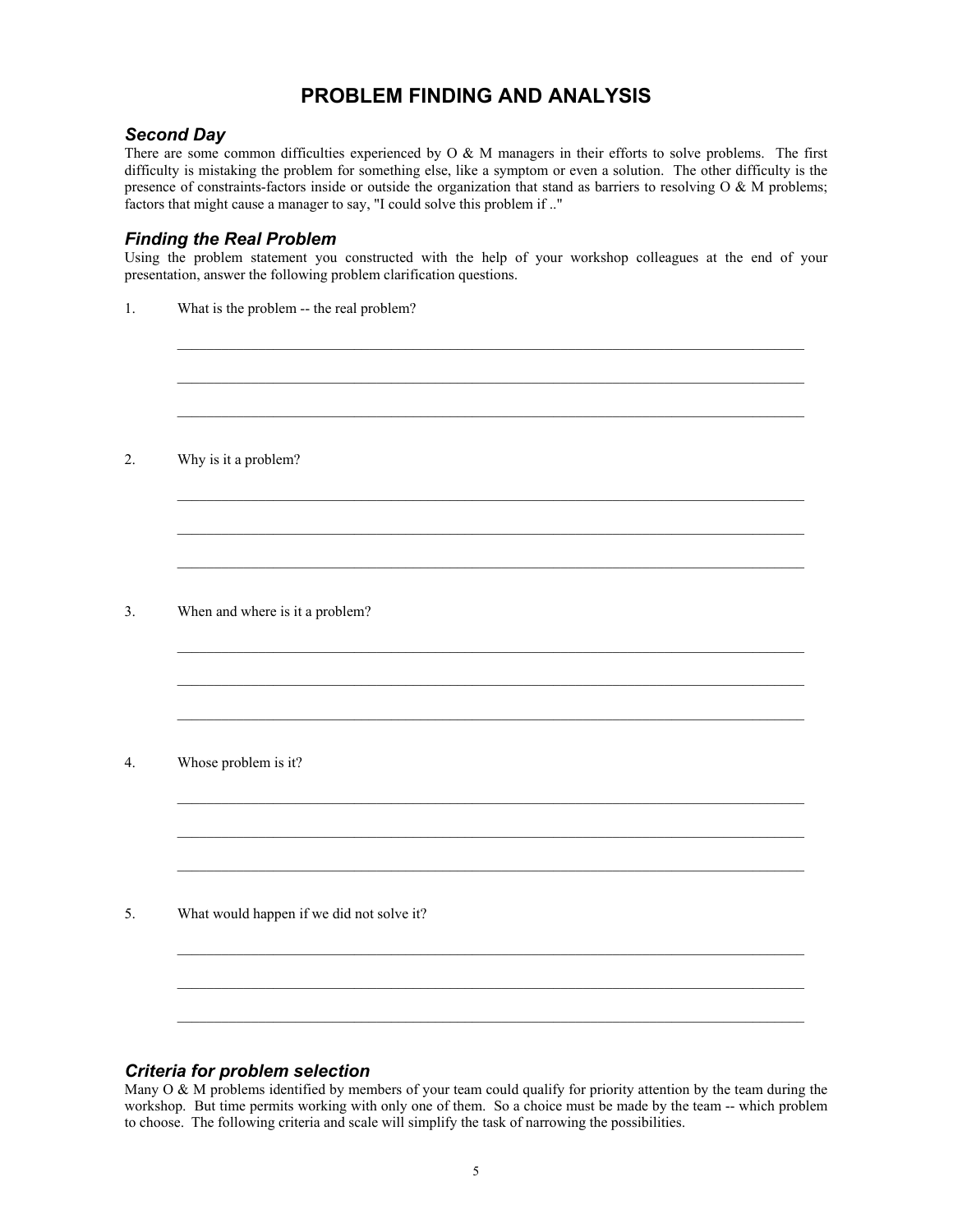#### *Instructions*

*Enter a brief description of each O & M problem identified by team members in the column on the left side of the figure below. Each problem can be given a rating on the criteria of importance, feasibility, control, and commitment by circling the most appropriate numerical score.*

| -5            | Extremely important |
|---------------|---------------------|
|               | Very important      |
| $\mathcal{Z}$ | Important           |
| $\mathcal{L}$ | Not very important  |
|               | Unimportant         |

*After circling one number in each column for each of the problem statements, multiply the numbers in each row across and enter the sum in the far right column. The collective individual scores for each problem statement will produce a team score for each of the problem statements.* 

| <b>Problem description</b> | Importance              | Feasibility $\overline{1}$ | Control <sup>3</sup>    | <b>Commitment</b> | <b>Score</b> |
|----------------------------|-------------------------|----------------------------|-------------------------|-------------------|--------------|
|                            |                         |                            |                         |                   |              |
| 1.                         | 1 2 3 4 5               | 1 2 3 4 5                  | 2 3 4 5                 | 1 2 3 4 5         |              |
|                            | $\mathbf{X}$            | $\mathbf{x}$               | $\mathbf X$             | $\mathbf{x}$      | $=$          |
|                            |                         |                            |                         |                   |              |
| 2.                         | 1 2 3 4 5               | 12<br>3<br>4 5             | 2 3 4 5<br>$\mathbf{1}$ | 1 2 3 4 5         |              |
|                            | $\vert x \vert$         | $\mathbf{x}$               | $\mathbf X$             | $\mathbf{x}$      | $=$          |
|                            |                         |                            |                         |                   |              |
| 3.                         | 1 2 3 4 5               | $1\ 2\ 3$<br>4 5           | 2 3 4 5                 | 1 2 3 4 5         |              |
|                            | $\mathbf{X}$            | $\mathbf{x}$               | $\mathbf x$             | $\mathbf{X}$      | $=$          |
|                            |                         |                            |                         |                   |              |
| $\overline{4}$ .           | 1 2 3 4 5               | $1\ 2\ 3$<br>4 5           | 2 3 4 5<br>$\mathbf{1}$ | 1 2 3 4 5         |              |
|                            | $\mathbf{I} \mathbf{x}$ | $\mathbf{X}$               | $\mathbf{x}$            | X                 | $=$          |
|                            |                         |                            |                         |                   |              |
| 5.                         | 1 2 3 4 5               | $1\,2\,3$<br>4 5           | 1 2 3 4 5               | 1 2 3 4 5         |              |
|                            | $\mathbf{X}$            | $\mathbf{X}$               | X                       | $\mathbf{X}$      | $=$          |
|                            |                         |                            |                         |                   |              |

*<sup>1</sup> Importance: Potential impact on the mission fulfillment of the authority or department.* 

*2 Feasibility: Capable of being solved with existing technology and available or allocatable resources.* 

- *3 Control: Responsibility for solving the problem falls within the legal, political, and functional jurisdiction of the authority or department.*
- *4 Commitment: The desirability offending a solution or the consequences of not doing so are personally challenging and worth a personal time investment.*

#### *Things to remember*

Use the space below to make notes on your reactions and level of satisfaction with today's workshop activities. This is also a good time to write down any changes you are considering in your O & M function.

 $\_$  , and the state of the state of the state of the state of the state of the state of the state of the state of the state of the state of the state of the state of the state of the state of the state of the state of the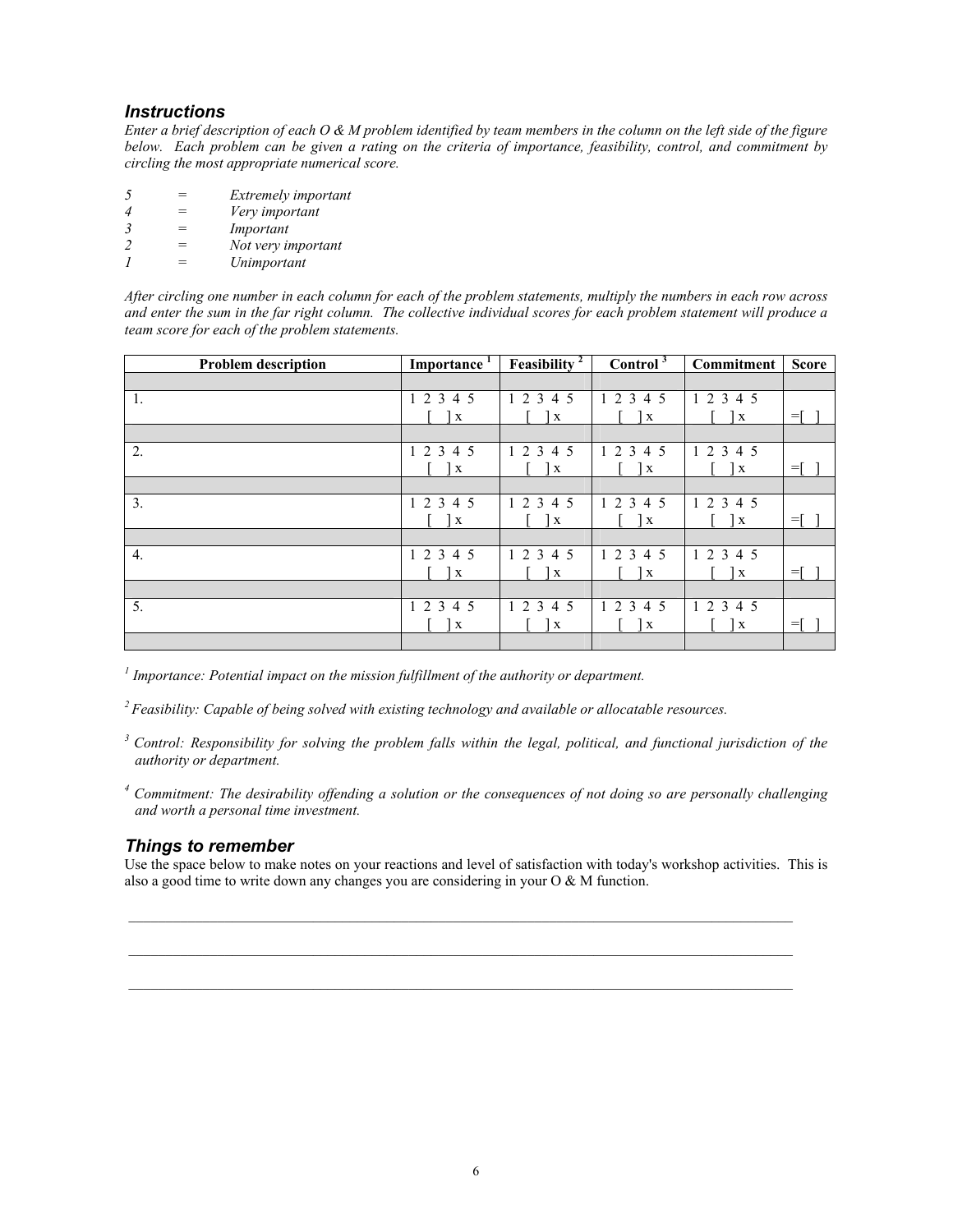#### **PURPOSE AND COMMITMENTS (The Effectiveness Factors)**

#### *Third Day*

Effectiveness in managing  $\overline{O} \& M$  activities is the result of two important factors:

- 1. **Purpose --** being guided by long-term goals and creating a suitable structure of authority, responsibility, and resources, or restructuring, as necessary, to achieve these goals. Goals state what is to be achieved and by when. They provide focus and can galvanize an organization, giving it purpose and a way of measuring its progress. Goals also provide the basis by which new  $\overline{O} \& M$  functions are added, existing ones are modified, and non-effective ones eliminated. They can suggest how some  $O & M$  functions might be performed more effectively in a totally different way or by some other organization.
- 2. **Commitments** -- involving those who have a stake in the achievement of O & M objectives in planning and deciding how O & M resources can best be directed. Without the commitment of stakeholders-those who are affected by what you do and can have an influence on whether or not you get to do it-your best laid plans may never become realities.

#### *Concept ideas*

Write in the space below any key points or concepts you want to remember or any application ideas that occur to you during the instructor's presentation on TQMn effectiveness.

 $\_$  , and the state of the state of the state of the state of the state of the state of the state of the state of the state of the state of the state of the state of the state of the state of the state of the state of the

#### *Goals*

I

A goal is an expression of something of value for the community to be accomplished through the employment of certain  $\overline{O} \& M$  resources under your control. Normally, goals are expressed in the present tense as if they had already been accomplished. For purposes of this workshop, goals are to be achieved in three to five years from the date they are set.

Below are examples of several 36-month O & M goals *(stated in the present tense)* that might be set by the head of a works department in a local authority:

Two-thirds of the unpaved roadways in the central district of the city paved in accordance with published road building standards of the Ministry of Roads and Transportation.

Gravity outfalls installed in the Mawandi and Jebtha districts are adequate to avert flooding in low lying neighbourhoods during rainy periods.

Trolley bins replace open oil drums as containers for the collection of waste in commercial and multi-family housing areas throughout the city.

Stage one of a new 120,000 cu.m. sewer plant, rising mains, and pumping stations complete, eliminating overloading of the Goris plant and providing sewage connections to homes and businesses near the city's south boundary.

Write a goal in the space below to state the condition that will exist when the problem selected by your team no longer exists.

Goal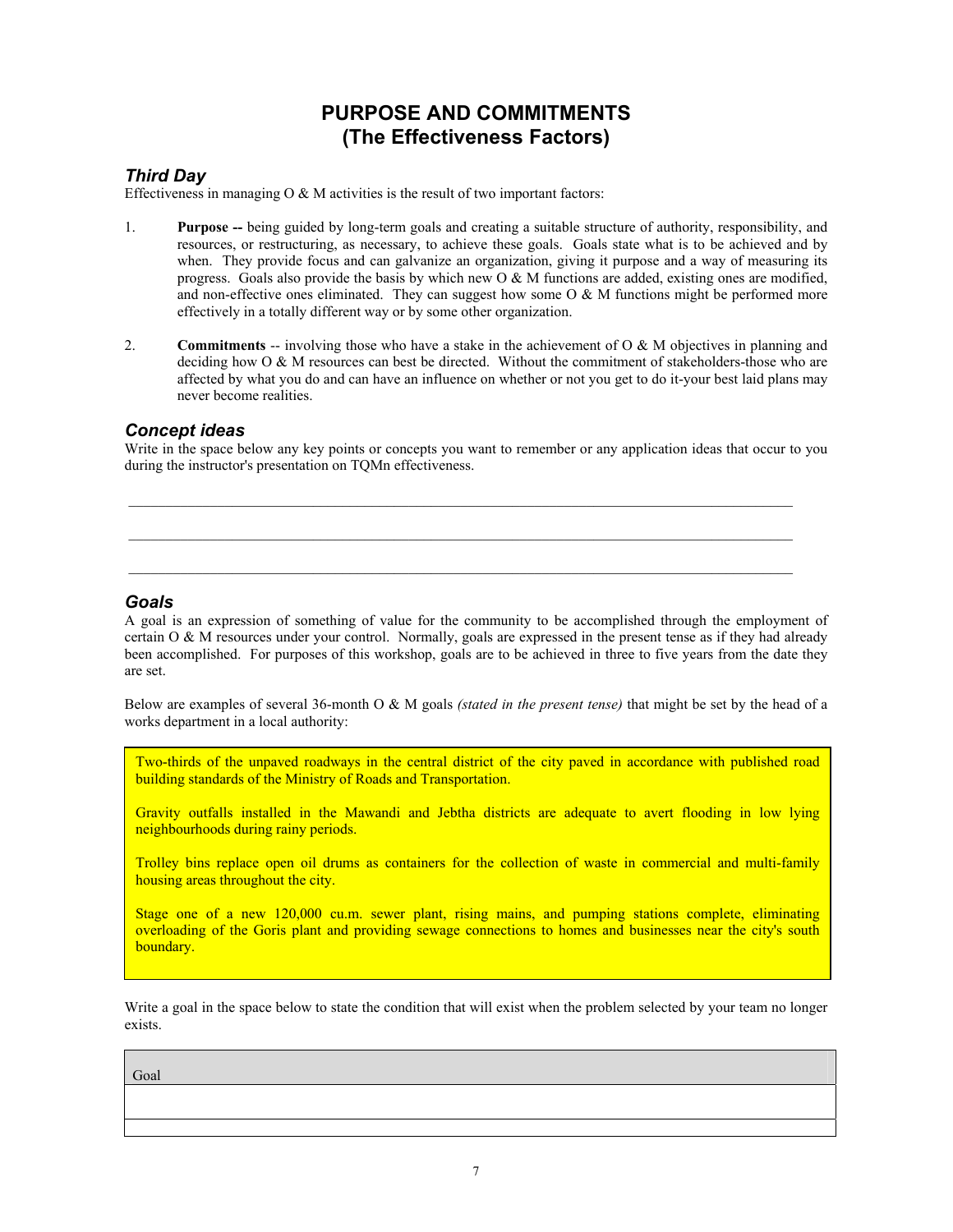

#### *Stakeholder Analysis*

Stakeholder analysis is a practice used by managers to identify persons, groups, and organizations that are affected by O & M activities and who can assist in getting the resources needed to implement O & M strategies and programmes. An inventory of stakeholders is a valuable asset for the O  $\&$  M manager in determining whose help is needed most. Such an inventory usually focuses on separating the "trivial many" from the "vital few" on the theory that 80 percent of the needed support will come from 20 percent of the stakeholders.

What persons, groups, and organizations can you identify as stakeholders relative to  $O & M$  goal of your team? Write the names of as many stakeholders as you can in the rectangular spaces in the figure called **"All Stakeholder's"** (next page). When you have filled the spaces with names of persons, groups, and organizations, select from your inventory of stakeholders the five who can provide the greatest support for the goal, now and in the future. Enter these names in the rectangular spaces on the page marked **"The Vital Few."**

Finally, when you have selected the five stakeholders who meet your criteria of "the vital few," share them with other team members and think with them of ways to promote and sustain stakeholder commitment to the goal. Make some notes on how this might be done in the space just opposite your "vital few" list.



**All Stakeholders** 

*Names of stakeholders* **IDEAL** *Ideas about how to promote or sustain their commitment* 



 $1.$ \_\_\_\_\_\_\_\_\_\_\_\_\_\_\_\_\_\_\_\_\_\_\_\_\_\_\_\_\_\_\_\_\_\_\_\_\_\_\_\_\_\_\_\_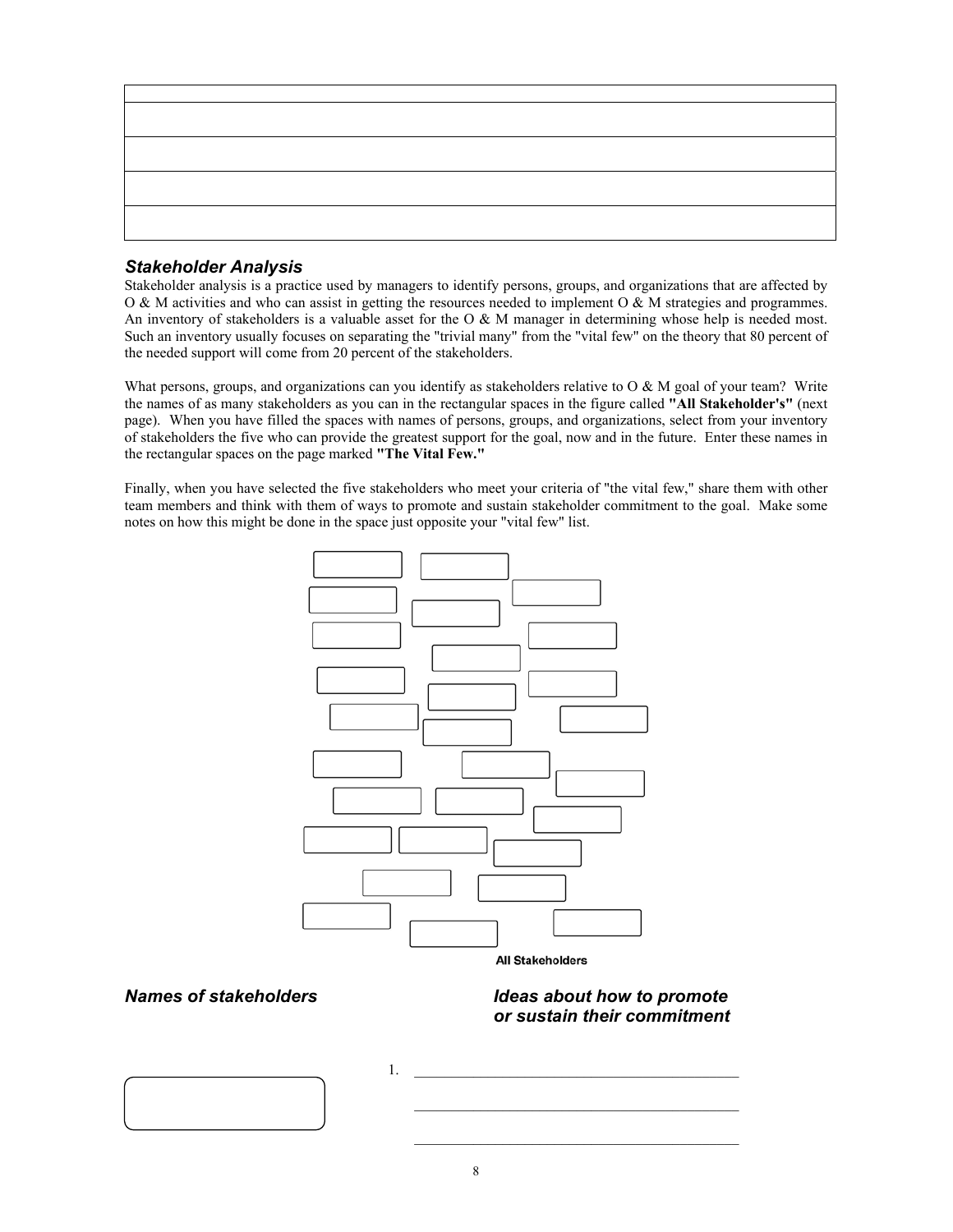

#### **The Vital Few Stakeholders**

#### **Things to remember**

Use the space below to make notes on your reactions and level of satisfaction with today's workshop activities. This is a good time to write down any changes you are considering in your  $O & M$  function.

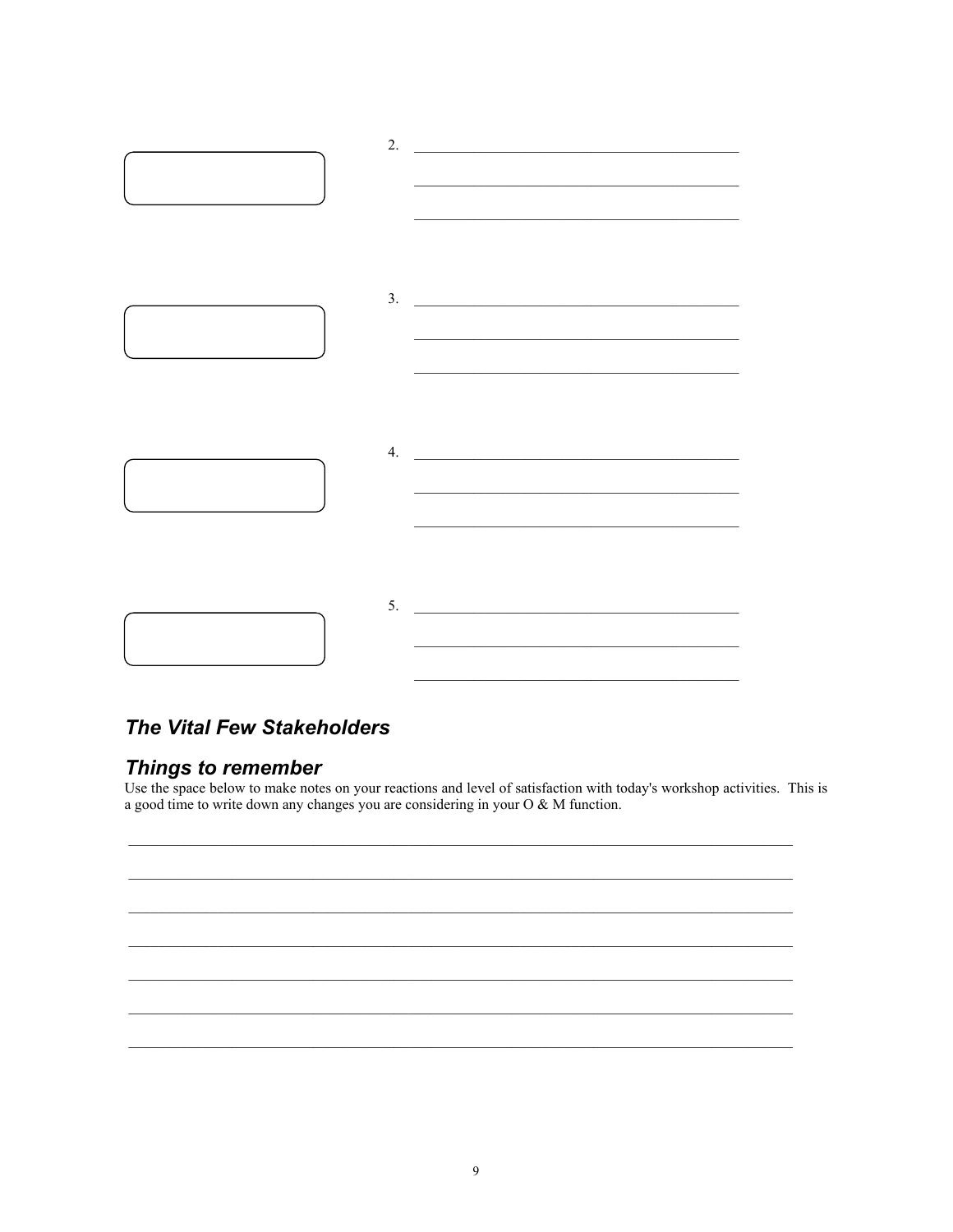#### **STRATEGY PLANNING AND RESOURCE MOBILIZATION**

#### *Fourth Day*

Strategy planning is at the heart of TQMN. It is a way for managers to make the decisions necessary to keep infrastructure, utility networks, plants, buildings, and equipment in serviceable condition while controlling costs. It can neither be taken for granted, shortcutted, nor delegated to subordinates. Like any other form of decision making, strategy planning begins with a clear set of objectives, continues with a realistic but flexible plan for achieving them, and ends with the mobilization of needed resources.

On the other hand, strategy planning is not done by managers working in a vacuum. To ensure success, emphasis is placed on gaining the commitment of stakeholders within and external to the O  $\&$  M functions. This is done by involving them at the planning stage and encouraging them to support the programme once it is underway.

Of course, plans are only as good as the resources available to carry them out. Consideration must be given to the five resources needed to reach O & M objectives:

- **People** -- O & M employees sufficient in numbers, training and motivation to do the work that is planned;
- **Equipment** -- adequate for the jobs to be done, affordable, easily maintained, and capable of being operated by your employees without significant retraining;
- **Time** -- a surprisingly flexible resource which can work for or against the attainment of objectives depending on how it is used;
- **Contract services** -- possibly a less costly, more efficient alternative to the direct performance of O & M functions with local authority employees and equipment; and
- **Money** -- sufficient funds to carry out the scope of work within the limitations imposed by the other resources.

 $\mathcal{L}_\text{max}$ 

 $\mathcal{L}_\text{max}$ 

 $\_$  , and the state of the state of the state of the state of the state of the state of the state of the state of the state of the state of the state of the state of the state of the state of the state of the state of the

#### *Concept ideas*

Write in the space below any key points or concepts you want to remember or any application ideas that occur to you during the instructor's presentation on strategic planning and resource mobilization.

#### *Planning*

Plans are the roadmaps used by O & M managers to employ the resources of an organization to achieve its purposes. Making plans involves three types of activity:

- Breaking three-to-five-year goals\* down into short-range (one-year) improvement objectives.
- Specifying what approach or strategy will be employed to reach of the objectives agreed upon.
- Ensuring in advance that the resources -- people, equipment, materials, and finances -- are ready at the time they are needed.

#### *Short-range objectives*

What do you want to achieve in carrying out the first year of your three to five year goal programme? These are sometimes called "objectives." They describe what will be accomplished or in place by a specific date. A first-year objective related to a three-year road paving goal, for example, might look like this:

Paving work completed within city specifications, under budget, and on schedule for all major roads in the Jebtha district.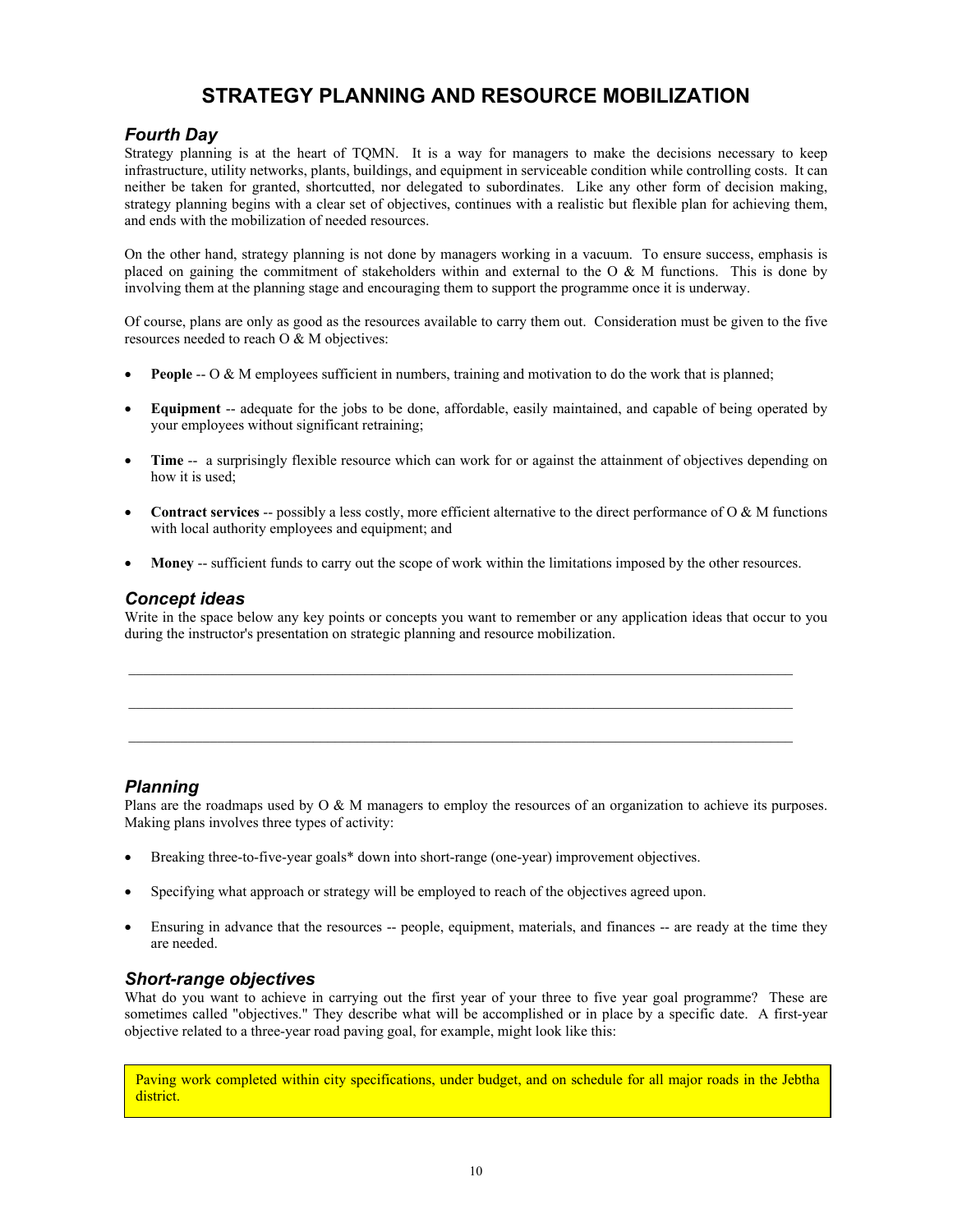The space below is for your use in writing first-year objectives for the O  $\&$  M goal selected by your team for this workshop. Remember. These objectives should be consistent with and further the intent of your team's O & M goal.

\*See page 9 of this Participant's Workbook for the O & M goal written by your team.

# *Objective 1*

| <b>Objective 2</b> |  |  |
|--------------------|--|--|
|                    |  |  |
|                    |  |  |
|                    |  |  |
|                    |  |  |
|                    |  |  |
|                    |  |  |
|                    |  |  |

| <b>Objective 3</b> |  |  |
|--------------------|--|--|
|                    |  |  |
|                    |  |  |
|                    |  |  |
|                    |  |  |
|                    |  |  |
|                    |  |  |
|                    |  |  |
|                    |  |  |

#### *Strategies*

What is your approach, general plan of action or strategy for carrying out the authority's  $O & M$  improvement objectives? Strategies specify actions to be taken unlike objectives that describe results expected. Several strategies may be necessary to achieve each objective. Shown below is a sample strategy aimed at contributing to the attainment of a road improvement objective.

Solicit bids from a short list of pre-approved paving contractors, and rate the bids received on criteriea of compliance with standards, time required for completion and cost.

The space below is for your use in writing three alternative strategies for achieving **one** of your team's O & M objectives. Good strategies make efficient use of available resources in achieving an objective without producing unacceptable consequences.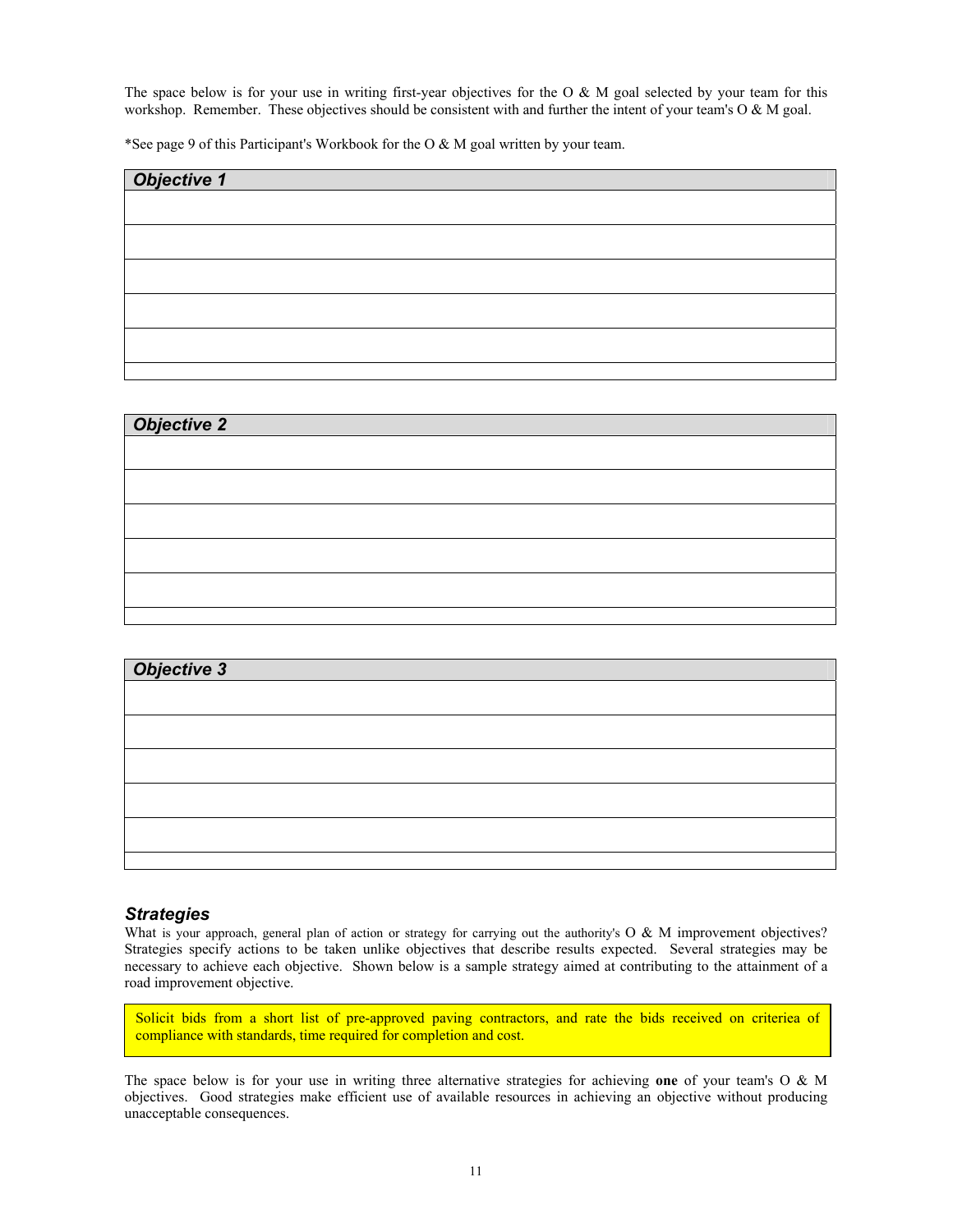| <b>Strategy 1</b> |  |  |
|-------------------|--|--|
|                   |  |  |
|                   |  |  |
|                   |  |  |
|                   |  |  |
|                   |  |  |

#### *Strategy 2*

| <b>Strategy 3</b> |  |  |  |
|-------------------|--|--|--|
|                   |  |  |  |
|                   |  |  |  |
|                   |  |  |  |
|                   |  |  |  |
|                   |  |  |  |

#### *Which Strategy is Best?*

Further thought will be needed to pick one of these three strategies for actual implementation. The strategy which measures up best to the following criteria would be a good choice. The criteria are:

- The one that can be expected to achieve optimum results in the least time.
- The one that requires the least commitment of scarce resources (people, equipment, materials, money).
- The one most likely to win the support of key stakeholders (the vital few).
- The one that is least risk adverse (prone to unacceptable consequences).

#### *Action planning*

Action planning is a tedious but essential process for deciding who must do what with whom and by when to implement an  $\overline{O}$  & M strategy. A good starting point for action planning is to develop a series of questions, the answers to which will result in the plan of action you are seeking. These questions should include at least the following five:

- 1 . What are the tasks to be completed? (Strategies are carried out, step by step, with the completion of various tasks. These tasks must be clearly defined and made the responsibility of some interested party.)
- 2. Who will take or be assigned the primary responsibility for performing each of these tasks? (Someone needs to be in charge.)
- 3. Who else needs to be involved? (Success with many tasks is directly related to the involvement of stakeholders-those who are affected by and can influence task performance.)
- 4. What resources will be needed to complete the task? Consider these possibilities:
	- The organization's own people, skills, materials, and equipment.
	- Similar resources which might be obtained from outside the organization by contract.
	- Money from sources inside or outside the organization.
- 5. When will each task be complete? (Not just how long it will take but a realistic date for completion.)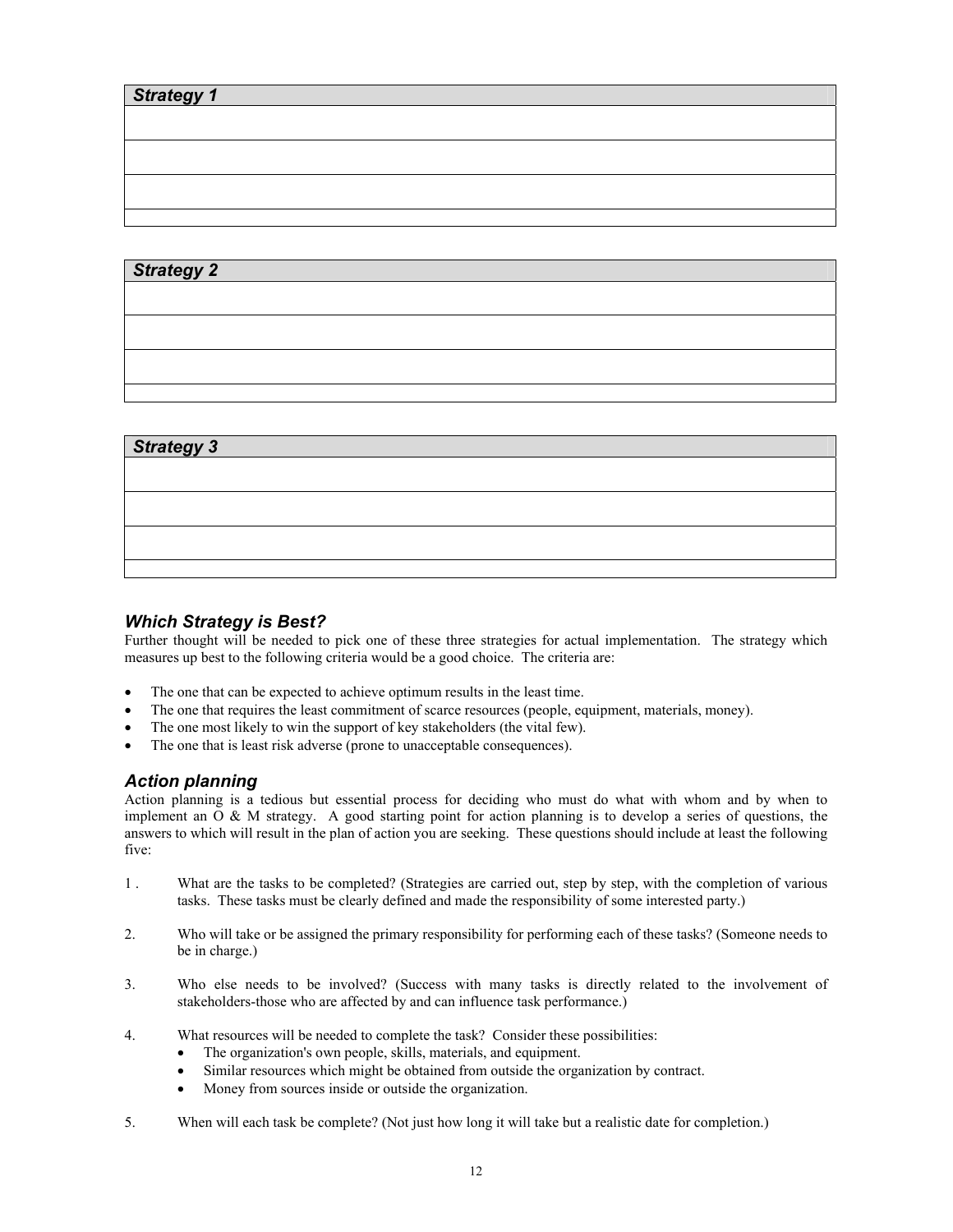#### *Now it is your turn ...*

Using these questions, your O & M preworkshop assignment, and previous entries in this workbook, **prepare an action plan** for each essential task that must be carried out to achieve **one** of your O & M strategies. The format on the next two pages may be helpful to you in preparing your action plan. Blank copies of these pages may be obtained from the instructor for action planning additional strategies.

| <b>Action Plan</b>                                                                         |
|--------------------------------------------------------------------------------------------|
| The O & M goal is: $\sqrt{\frac{2}{1-\frac{1}{2}} \left(\frac{1}{2}-\frac{1}{2}\right)^2}$ |
|                                                                                            |
|                                                                                            |
|                                                                                            |
|                                                                                            |
|                                                                                            |
|                                                                                            |

Answer these questions about each of the required tasks.

Task  $#$ 

Completing this task will be the primary responsibility of:

(be specific)

1.\_\_\_\_\_\_\_\_\_\_\_\_\_\_\_\_\_\_\_\_\_\_\_\_\_\_\_\_\_\_\_\_\_\_\_\_\_\_\_\_\_\_\_\_\_\_\_\_\_\_\_\_\_\_\_\_\_\_\_\_\_\_\_\_\_\_\_\_\_\_\_\_\_\_\_\_\_\_\_\_\_\_\_\_\_\_\_\_\_

 $2.$ 

Others to be involved in completing it are: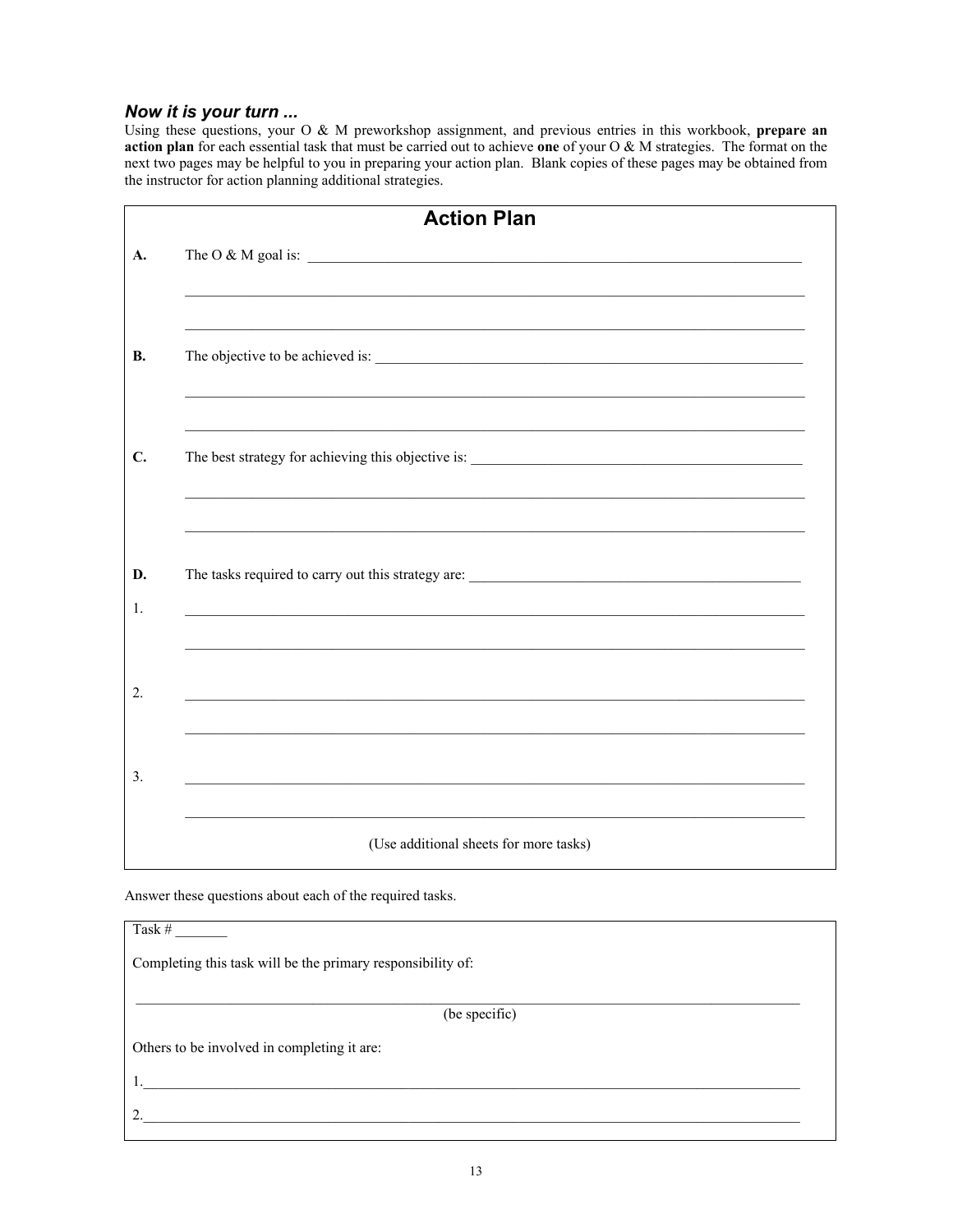| $\overline{3}$ .                                                                                   |
|----------------------------------------------------------------------------------------------------|
|                                                                                                    |
| The time required to complete the task is:                                                         |
|                                                                                                    |
|                                                                                                    |
| (in days, weeks, months)                                                                           |
| It should be completed by:                                                                         |
|                                                                                                    |
| (a specific date)                                                                                  |
|                                                                                                    |
|                                                                                                    |
| The following resources (stakeholders) will be needed (money, people, materials, equipment, etc.): |
|                                                                                                    |
|                                                                                                    |
|                                                                                                    |
|                                                                                                    |
|                                                                                                    |
|                                                                                                    |

#### *Benchmarks*

Quality is not easy to measure. Of course, it helps to know what you are looking for. So, you will need some quality standards or "benchmarks" to performance comparisons of various goal related tasks. Benchmarks are descriptions of task performance at its "best" and include such quality indicators as costs incurred, benefits derived, timeliness of accomplishment, and side effects or consequences.

#### *Examples:*

- On no road project does the lowest bid that meets specifications exceed the approved budget.
- The thickness of the road surface is never less than the required 15 cm of hot mix based on physical inspection.
- There is no delay in the start-up of any approved project.
- There are zero injuries or accidents directly attributable to approved road construction.

In the following box, establish some benchmarks for one of the goal-related tasks in your action plan. The benchmarks you establish should describe the best performance possible related to that particular task.

 $\text{Task}$ 

| <b>Benchmarks</b> |  |
|-------------------|--|
| -1.               |  |
|                   |  |
| 2.                |  |
|                   |  |
|                   |  |
| 3.                |  |
|                   |  |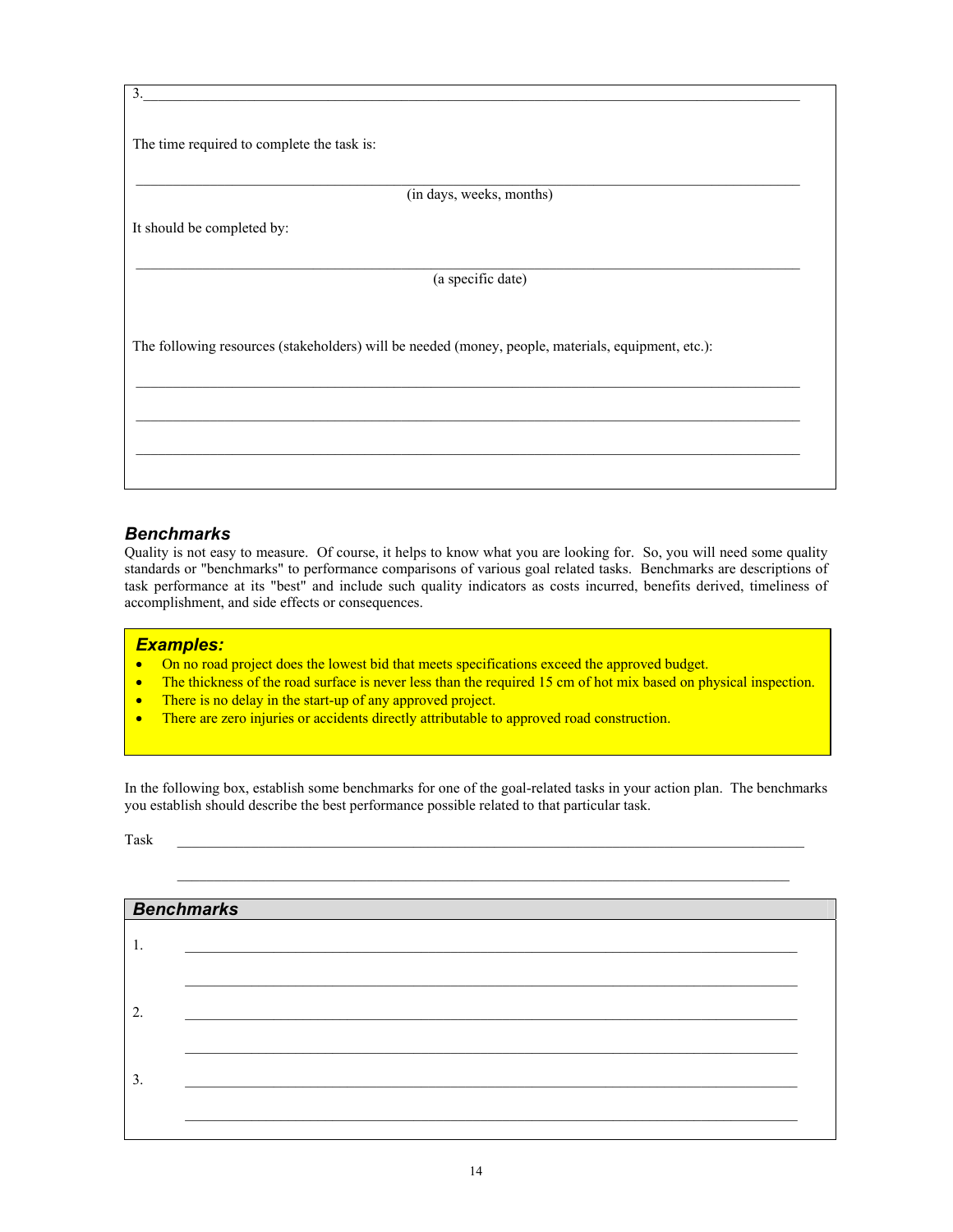#### *Resource mobilization*

One of the elements of action planning is to identify the resources: people, equipment, materials, money, time needed to carry out the necessary tasks. Part of the planning process is to consider the availability of the resources needed and to be prepared to make adjustments in the plan if these resources are not available. Here are some examples:

- A large capital investment to replace obsolete or worn out equipment to collect solid waste might lead the O  $\&$ M manager to consider contracting all or a portion of this function to a private wastehauler.
- The purchase of the latest in sophisticated road maintenance equipment might be passed up for a technology more appropriate to the operator skill and the servicing and repair capabilities of the local authority
- A shortage of funds or lack of sufficient time might force a decision to spread the completion of a task over more than one budget year.

#### *A resource mobilization checklist*

The following questions are intended to serve you as a checklist to analyse the appropriateness and sufficiency of the resources you plan to use to carry out the various tasks in your action plan. As you read each question, use the space below it to make some notes to yourself.

Can you implement your plan with the present level of  $O & M$  funding? If not, how much more can you count on from the council? What other funding sources are available for  $O & M$  functions and how can you get access to them?

| <b>Notes</b> |  |  |
|--------------|--|--|
|              |  |  |
|              |  |  |
|              |  |  |
|              |  |  |
|              |  |  |
|              |  |  |
|              |  |  |

• Do you have enough employees with the right technical specializations and are they appropriately trained? If not, is private contract labour available? Might workers be obtained from another local authority on an exchange basis? What other options do you have?

| <b>Notes</b> |  |  |
|--------------|--|--|
|              |  |  |
|              |  |  |
|              |  |  |
|              |  |  |
|              |  |  |
|              |  |  |
|              |  |  |
|              |  |  |

• Do you have the needed equipment on hand and is it in serviceable condition?

#### *Notes*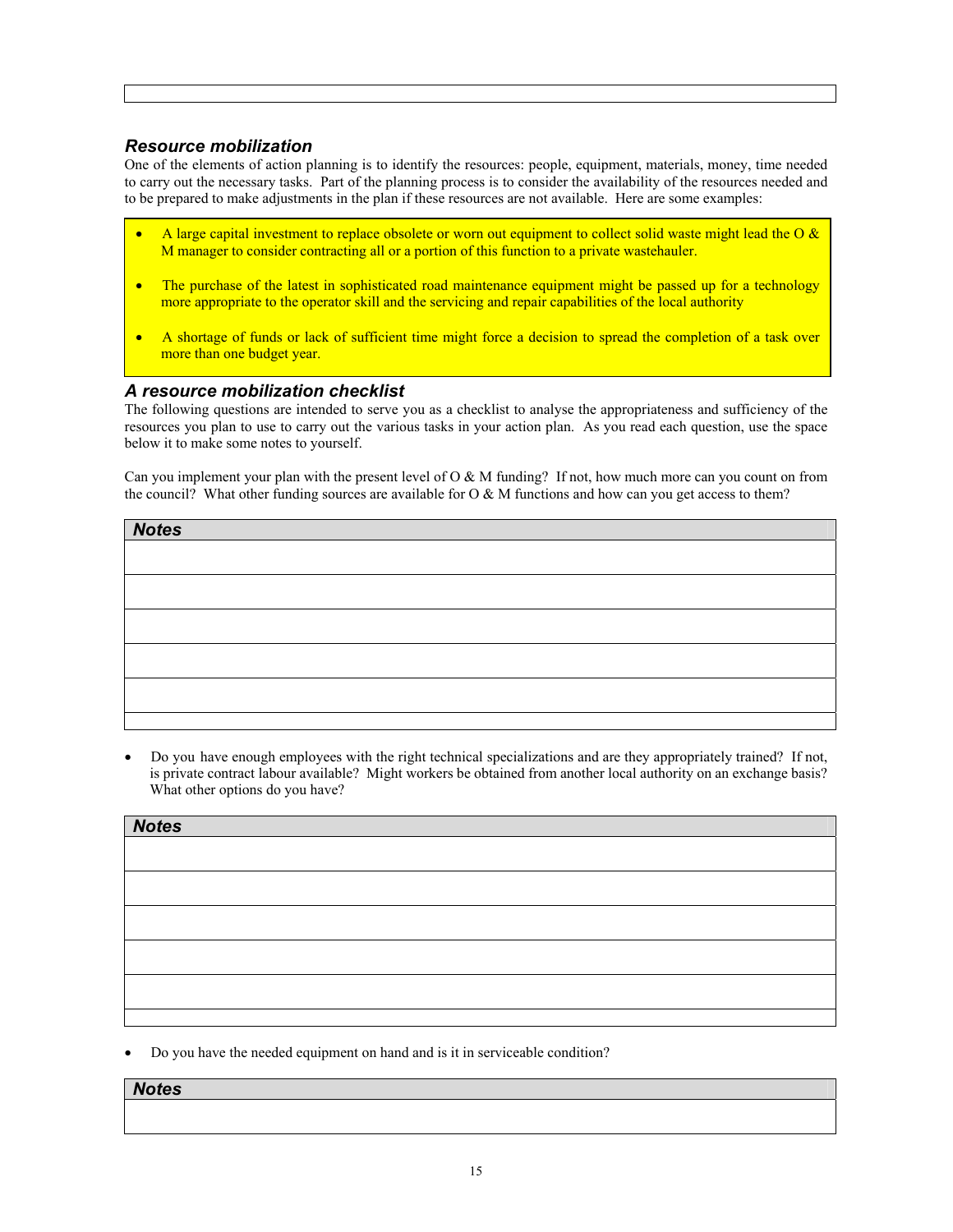

• If you have to purchase equipment, can you be assured that it will be appropriate to the environment and tasks (i.e., can you afford it; is it quick and inexpensive to service; are spare parts available from local vendors; can your employees operate it without expensive skill training; will it withstand the demands of your work environment)?

| <b>Notes</b> |  |  |  |
|--------------|--|--|--|
|              |  |  |  |
|              |  |  |  |
|              |  |  |  |
|              |  |  |  |
|              |  |  |  |
|              |  |  |  |

• Are materials you need (e.g., building materials, pipe, fittings, road base materials, chemicals, sealants, etc.) readily available from local suppliers?

| <b>Notes</b> |  |  |  |
|--------------|--|--|--|
|              |  |  |  |
|              |  |  |  |
|              |  |  |  |
|              |  |  |  |
|              |  |  |  |
|              |  |  |  |
|              |  |  |  |
|              |  |  |  |
|              |  |  |  |
|              |  |  |  |

• Is there enough time to do everything you are planning? Have you allowed for contingencies (unexpected breakdowns or delays over which you have little control)? Have you scheduled various tasks in a sequence using the PERT (Programme Evaluation and Review Technique) or a similar work/time planning tool?

| <b>Notes</b> |  |  |
|--------------|--|--|
|              |  |  |
|              |  |  |
|              |  |  |
|              |  |  |
|              |  |  |
|              |  |  |
|              |  |  |
|              |  |  |
|              |  |  |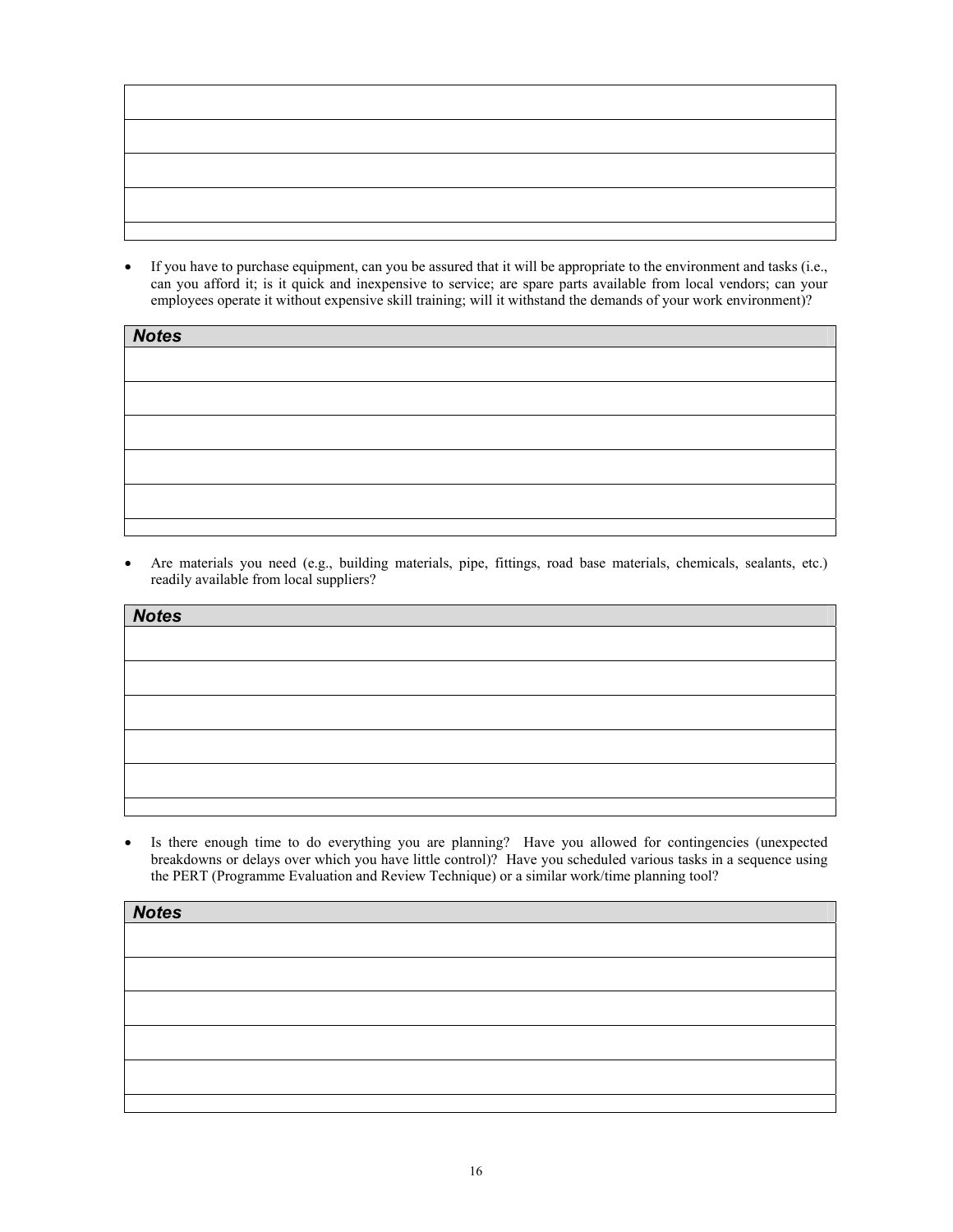#### *Things to remember*

Use the space below to make notes on your reactions and level of satisfaction with today's workshop activities. This is a good time to write down any changes you are considering in your O & M function.

 $\mathcal{L}_\text{max}$ 

 $\_$  , and the state of the state of the state of the state of the state of the state of the state of the state of the state of the state of the state of the state of the state of the state of the state of the state of the

 $\_$  , and the state of the state of the state of the state of the state of the state of the state of the state of the state of the state of the state of the state of the state of the state of the state of the state of the

#### **ORGANIZATION AND IMPLEMENTATION (The Efficiency Factors)**

#### *Fifth day*

As a detailed set of goals and objectives helps to establish the direction of an O  $\&$  M programme, implementation enables managers to keep the programme on track and moving ahead as planned.

#### *Appropriate structure*

There is no best way to organize to achieve O  $\&$  M goals. Most organizations are structured following a traditional model, hierarchical and bureaucratic. While most managers continue to organize O  $\&$  M tasks like they have been organized in the past, there are more flexible strategies available today for organizing people and tasks to attain O & M goals.

Shown below a re several sketches illustrating different ways to organize. They include: traditional hierarchical; crossfunctional (becoming more prominent with the advent of the Total Quality Management movement); and semiprivatized (when the performance of some functions or services is contracted out to private firms).



#### **CROSS FUNCTIONAL MODEL**

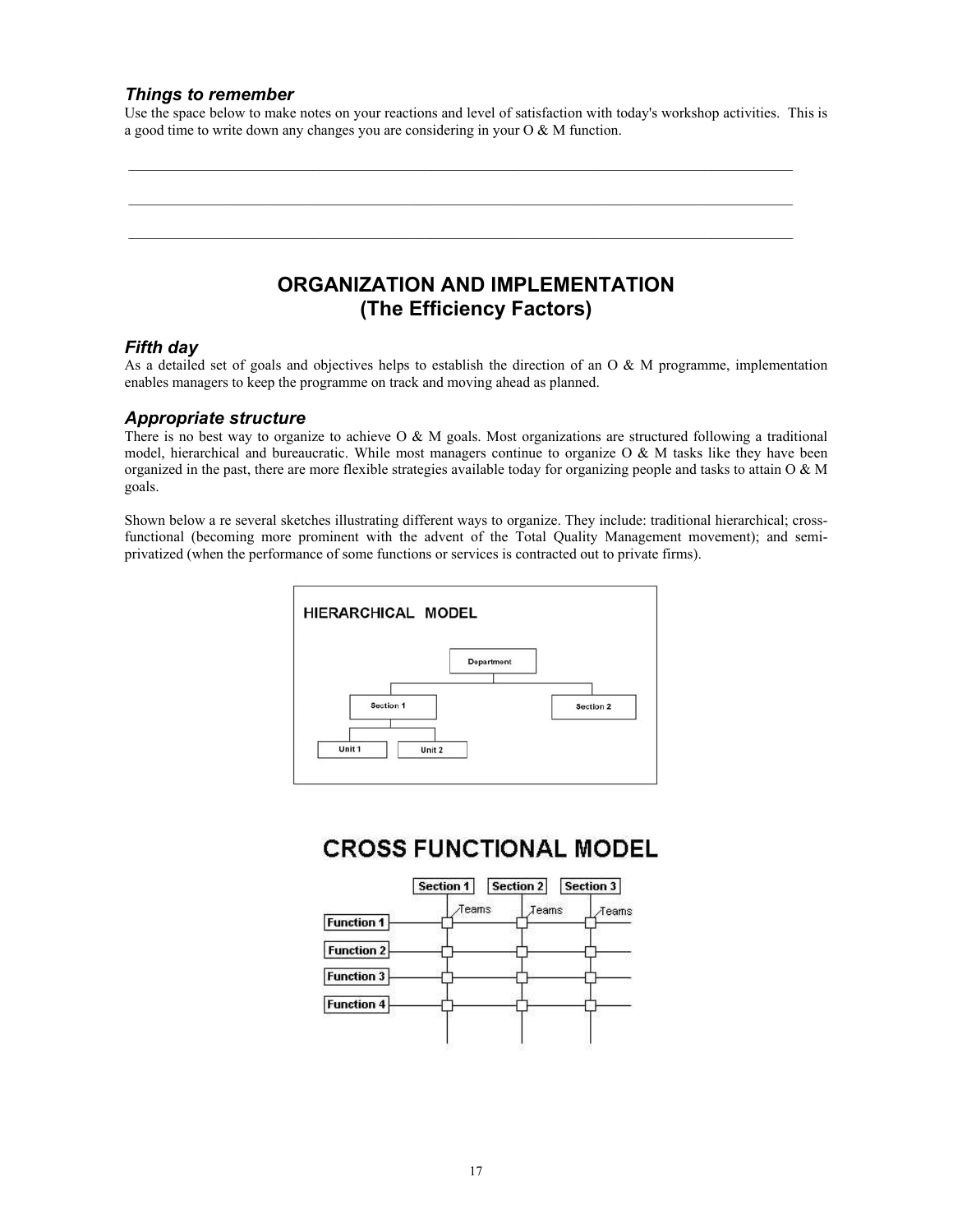#### SEMI-PRIVATISED MODEL



Draw in the space below a visual picture -- organization chart, organigram, or other visual representation-of how your O & M functions are **now** organized. The chart should be in sufficient detail (unlike those shown above) to illustrate who does what and where authority and responsibility lie for making decisions.

*Current O & M Organization Chart* 

In the space below, draw another organizational chart. This time, the chart should reflect how you think your O  $\&$  M functions should be organized. The chart should show the new organizational relationships-who would do what, and where authority and responsibility would lie for making decisions.

#### *Proposed O & M Organization Chart*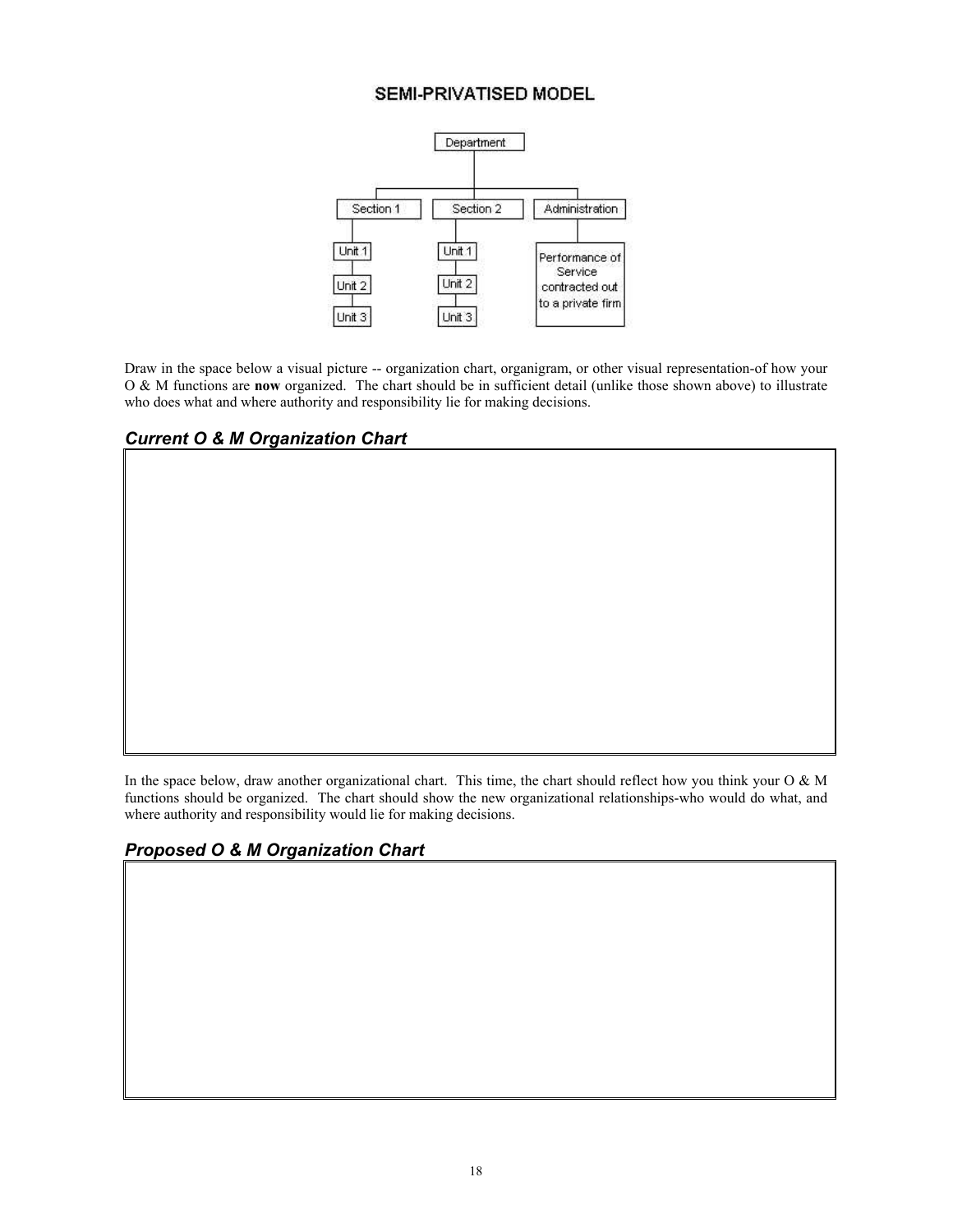#### *Constraints to implementation*

Take a moment to review your pre-workshop assignment and identify any rules, regulations, procedures, or work habits that are **not** helpful to the performance of this  $\overrightarrow{O}$  & M function. List two or three of the most significant of these implementation constraints in the space below.

# *Constraint 1*

#### *Constraint 2*

| Constraint 2 |  |  |
|--------------|--|--|
|              |  |  |
|              |  |  |
|              |  |  |
|              |  |  |
|              |  |  |
|              |  |  |
|              |  |  |
|              |  |  |

| <b>Constraint 3</b> |  |  |  |
|---------------------|--|--|--|
|                     |  |  |  |
|                     |  |  |  |
|                     |  |  |  |
|                     |  |  |  |
|                     |  |  |  |

#### *Removing constraints*

There are forces at work in every organization that support change and other forces that resist change. When the forces supporting change are stronger than the resisting forces, change will occur. When they are not, change will not occur. It is generally believed that identifying and reducing the resisting forces (or barriers) to desired changes is the most effective planning tool available to implement change. In the space below:

1. Take one of the implementation constraints you have just identified and list several forces you believe might prevent you and your colleagues from removing, changing, or otherwise lessening its impact on the attainment of your O & M goal.

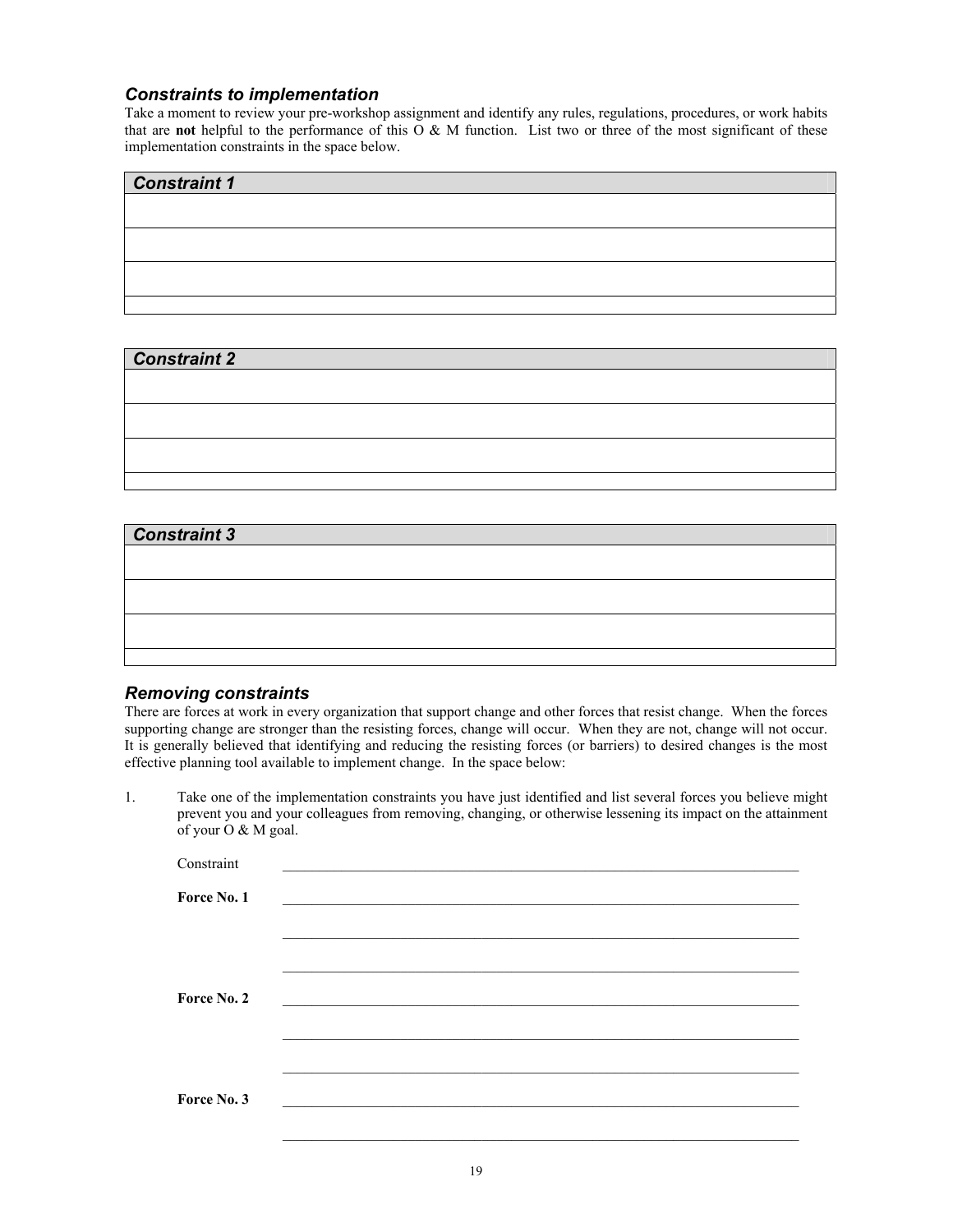2. Draw a circle around one or more of the forces (1-3above) over which you have some influence or control.

\_\_\_\_\_\_\_\_\_\_\_\_\_\_\_\_\_\_\_\_\_\_\_\_\_\_\_\_\_\_\_\_\_\_\_\_\_\_\_\_\_\_\_\_\_\_\_\_\_\_\_\_\_\_\_\_\_\_\_\_\_\_\_\_\_\_\_\_\_\_

3. List below one effective action you can take to remove or reduce each of the resisting forces you circled.

## $\mathcal{L}_\text{max}$  $\mathcal{L}_\text{max}$  $\_$  , and the state of the state of the state of the state of the state of the state of the state of the state of the state of the state of the state of the state of the state of the state of the state of the state of the Number  $\mathcal{L}_\text{max}$ Number  $\mathcal{L}_\text{max}$  $\_$  , and the state of the state of the state of the state of the state of the state of the state of the state of the state of the state of the state of the state of the state of the state of the state of the state of the

Continue planning actions to remove constraints to goal attainment for as many of the tasks in your team's action plan as time permits.

#### *Things to remember*

Use the space below to make notes on your reactions and level of satisfaction with today's workshop activities. This is a good time to write down any changes you are considering in your O & M function.

 $\mathcal{L}_\text{max}$ 

 $\_$  , and the state of the state of the state of the state of the state of the state of the state of the state of the state of the state of the state of the state of the state of the state of the state of the state of the

#### **EVALUATION AND QUALITY ASSURANCE**

#### *Sixth Day*

Number

Did you do what you planned to do? How well did you do it? These are Devaluation questions. The first has to do with effectiveness-doing the right things (as planned); the second with efficiency-doing things right (up to high quality standards). Doing the right things the right way with the commitment and support of key stakeholders will provide assurance your agency or department will progress toward its O & M objectives and goals as illustrated below.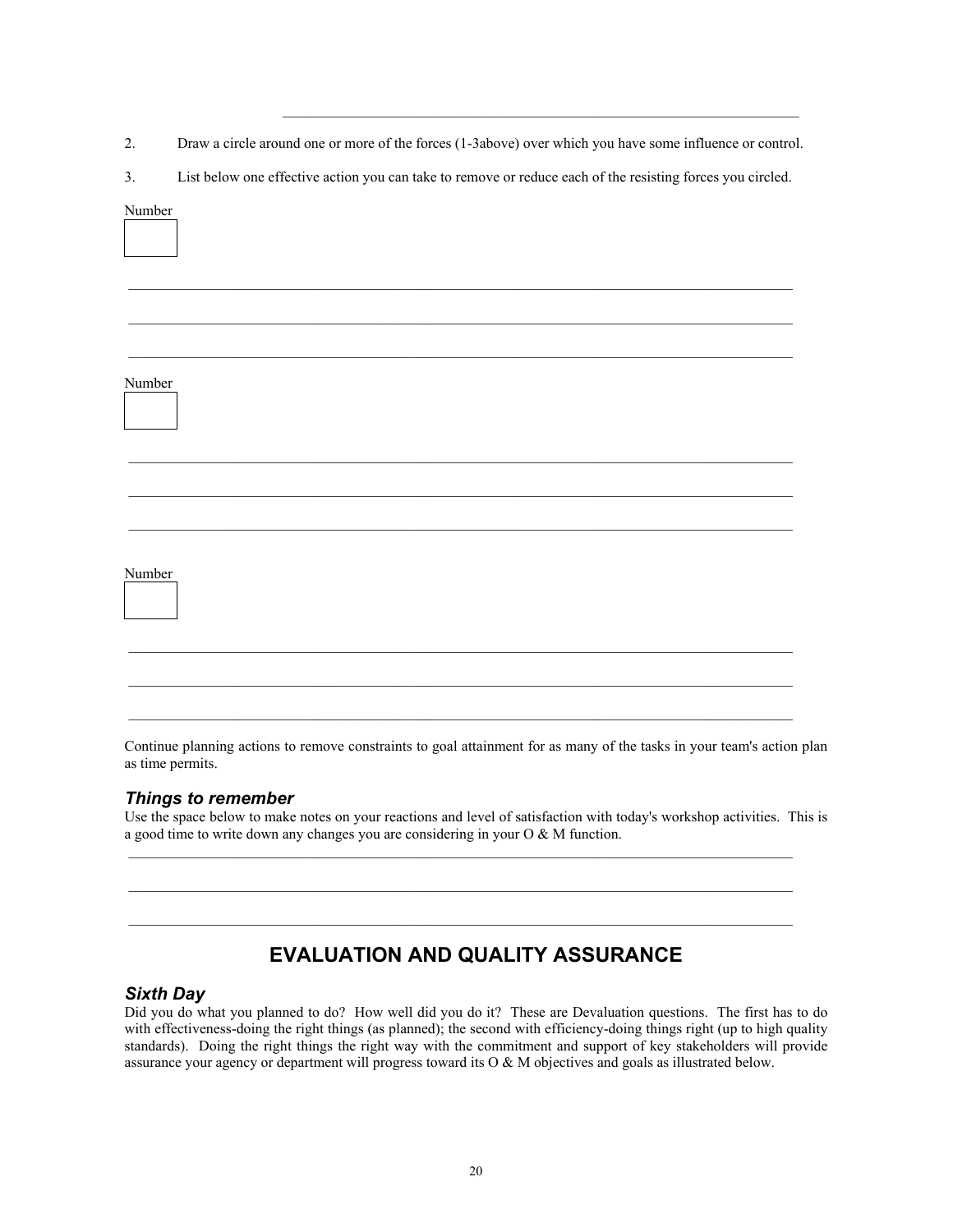

Evaluation is the manager's way of measuring progress toward objectives and goals. The key to successful evaluation is:

- Asking the right questions about  $O & M$  implementation, quality benchmarks, and stakeholder commitment., and
- Asking the right questions often enough to sustain forward movement and address performance weaknesses before they get out of hand.

#### *1. Questions about implementation assurance*

*How will you know your O&M objectives are being/have been met?* 

*How will you know your O&M objectives are being/have been met within the scheduled time frame?* 

*How will you know your O&M objectives are being/have been met within budget?* 

#### *2. Questions about quality assurance*

To help you answer the following questions about assuring the quality performance of tasks, refer to the benchmarks you established earlier in this workbook.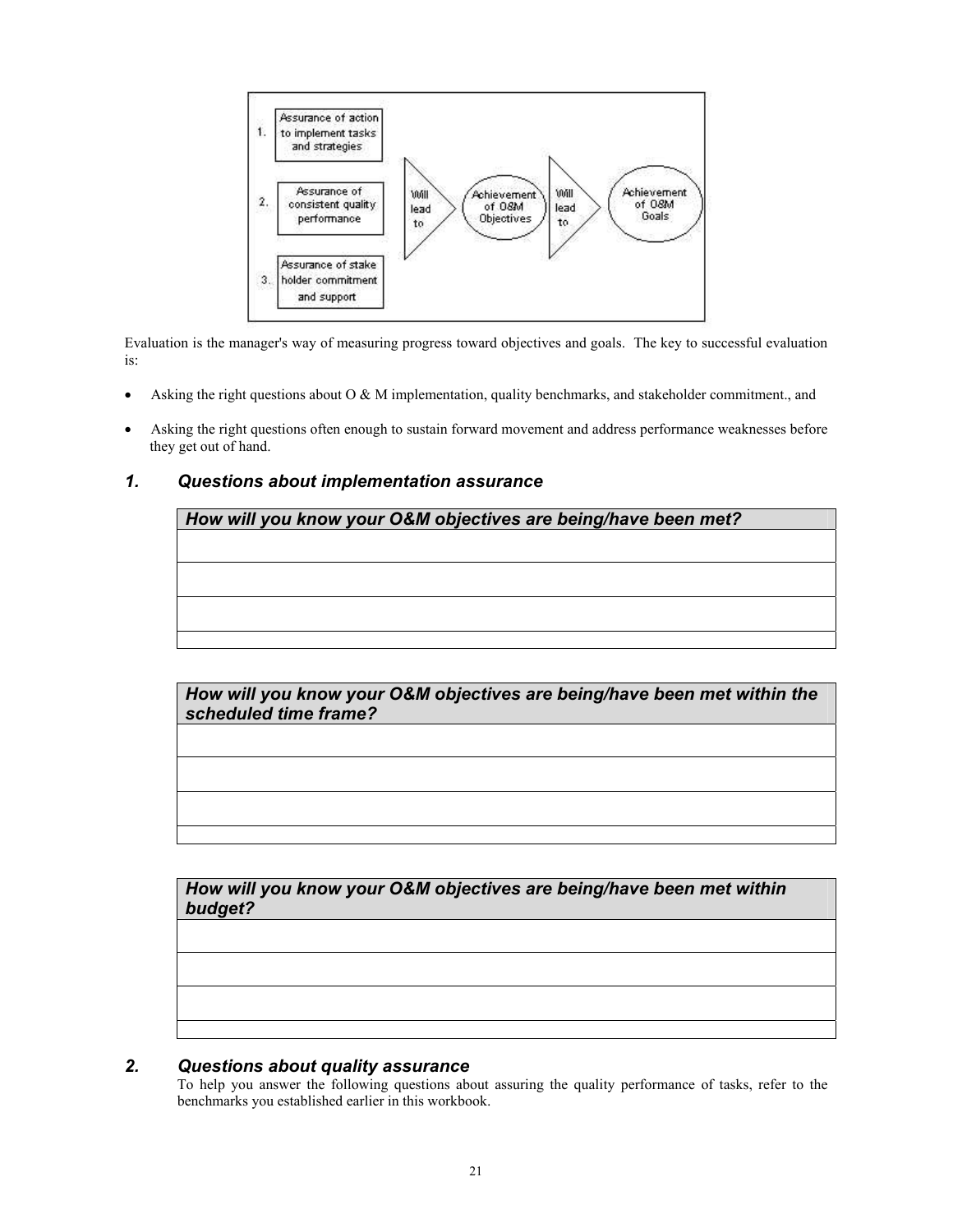*How will you measure compliance with established benchmarks?* 

*What will you do to encourage compliance with established benchmarks (rewards and penalties)?* 

#### *3. Questions about stakeholder commitment*

To help you answer the following questions about assuring stakeholder commitment and support for your programme, refer to the "vital few" stakeholders you identified earlier in this workbook.

*What aspects of this O&M programme will stakeholders be ready to support?* 

*What aspects will they be reluctant to support and why?* 

*What can you or others do to lessen their reluctance?*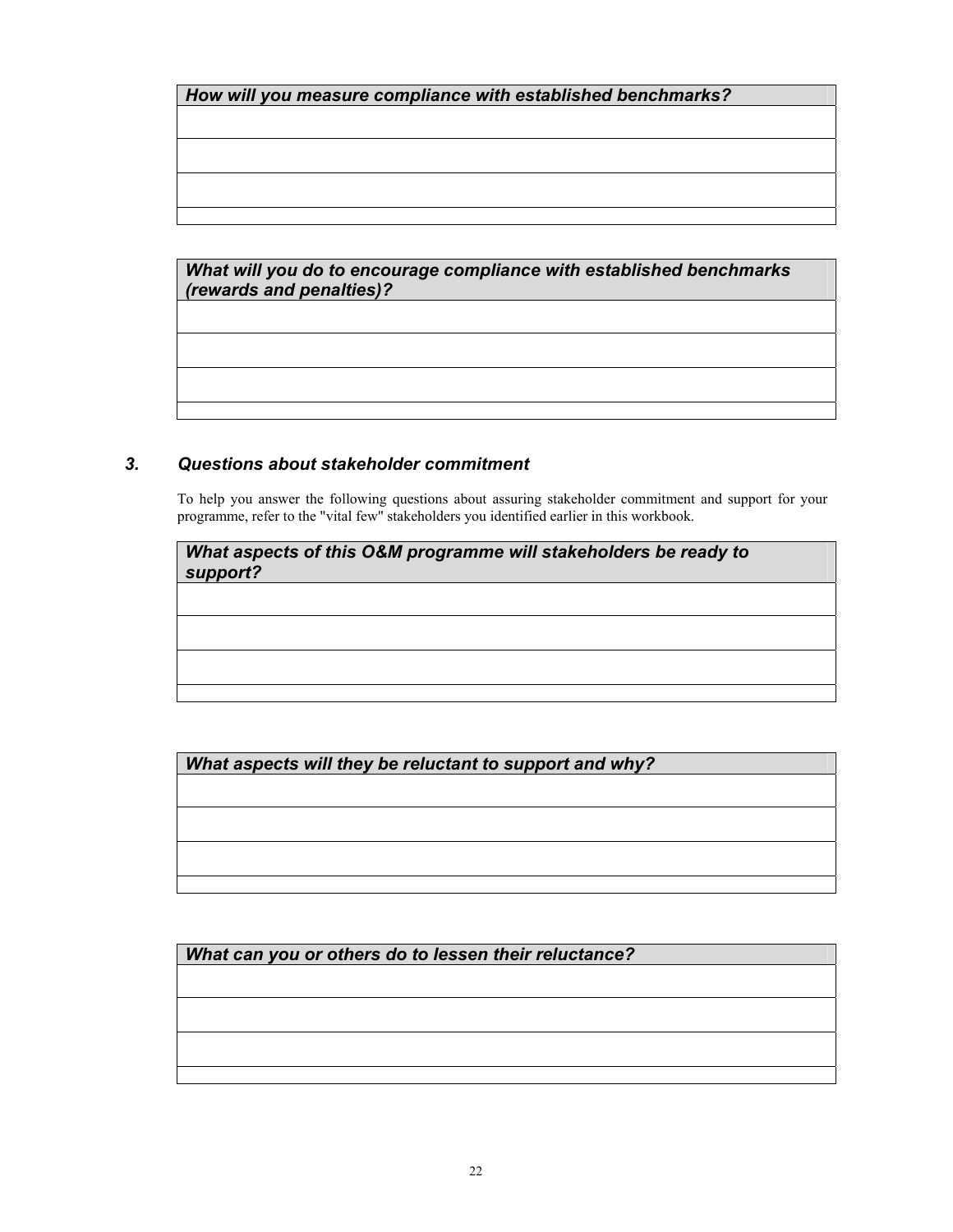#### *What can you do to get more key stakeholders support for this O & M programme?*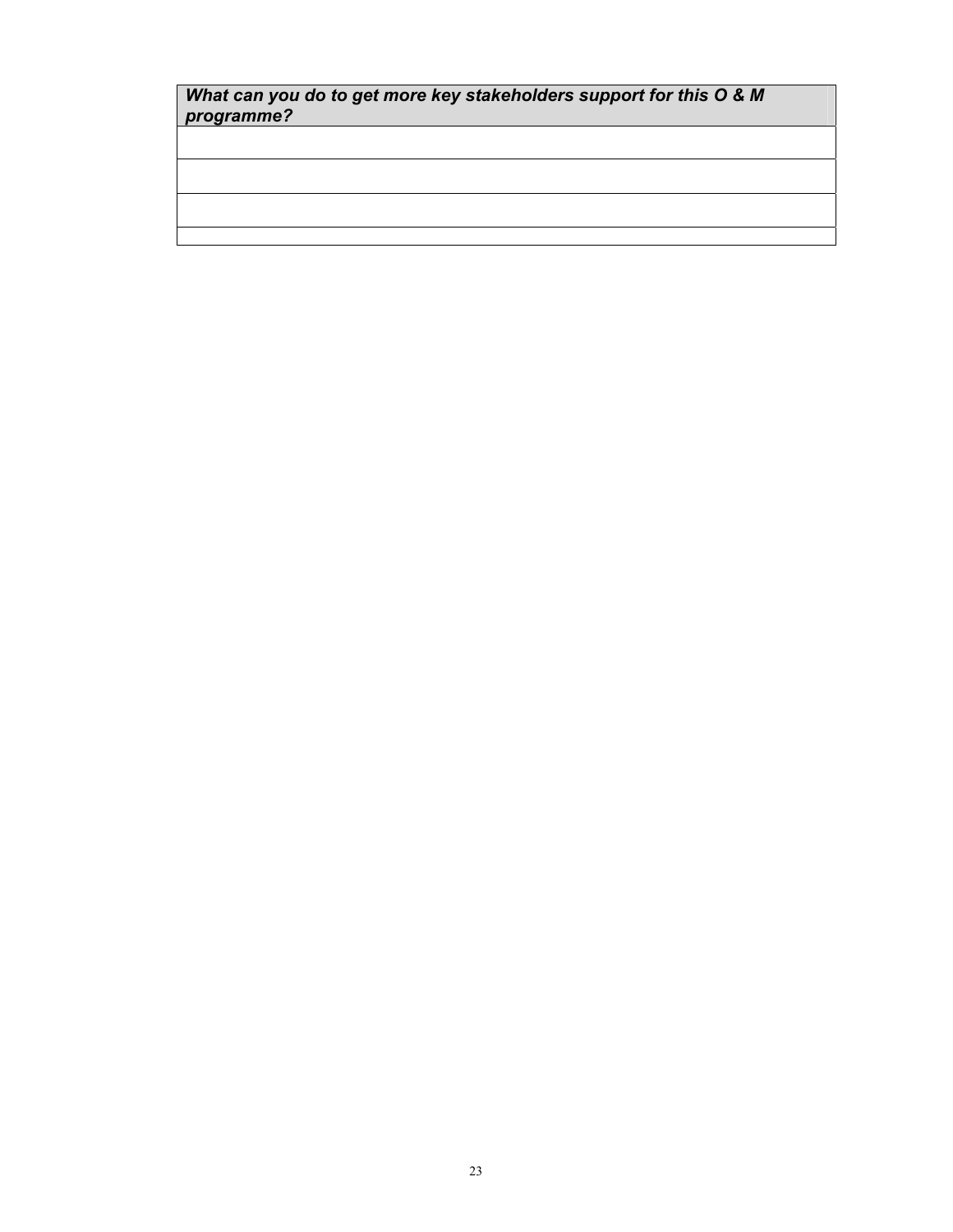#### **CLOSING ACTIVITY**

Finally, we encourage you to take another look at the workshop experience overall from the standpoint of implementation.

- How strong is your commitment to follow through with the programme?
- What obstacles would you expected to encounter personally after returning home?
- What might you do to stay firm with your follow through commitment in the face of these obstacles?
- What help do you need from your O & M team members and others to fulfill this commitment? Are you willing to ask for the help you need?

 $\_$  , and the state of the state of the state of the state of the state of the state of the state of the state of the state of the state of the state of the state of the state of the state of the state of the state of the

Use the space below to make some notes to yourself in reply to these questions about commitment.

#### *Notes on personal commitment*

24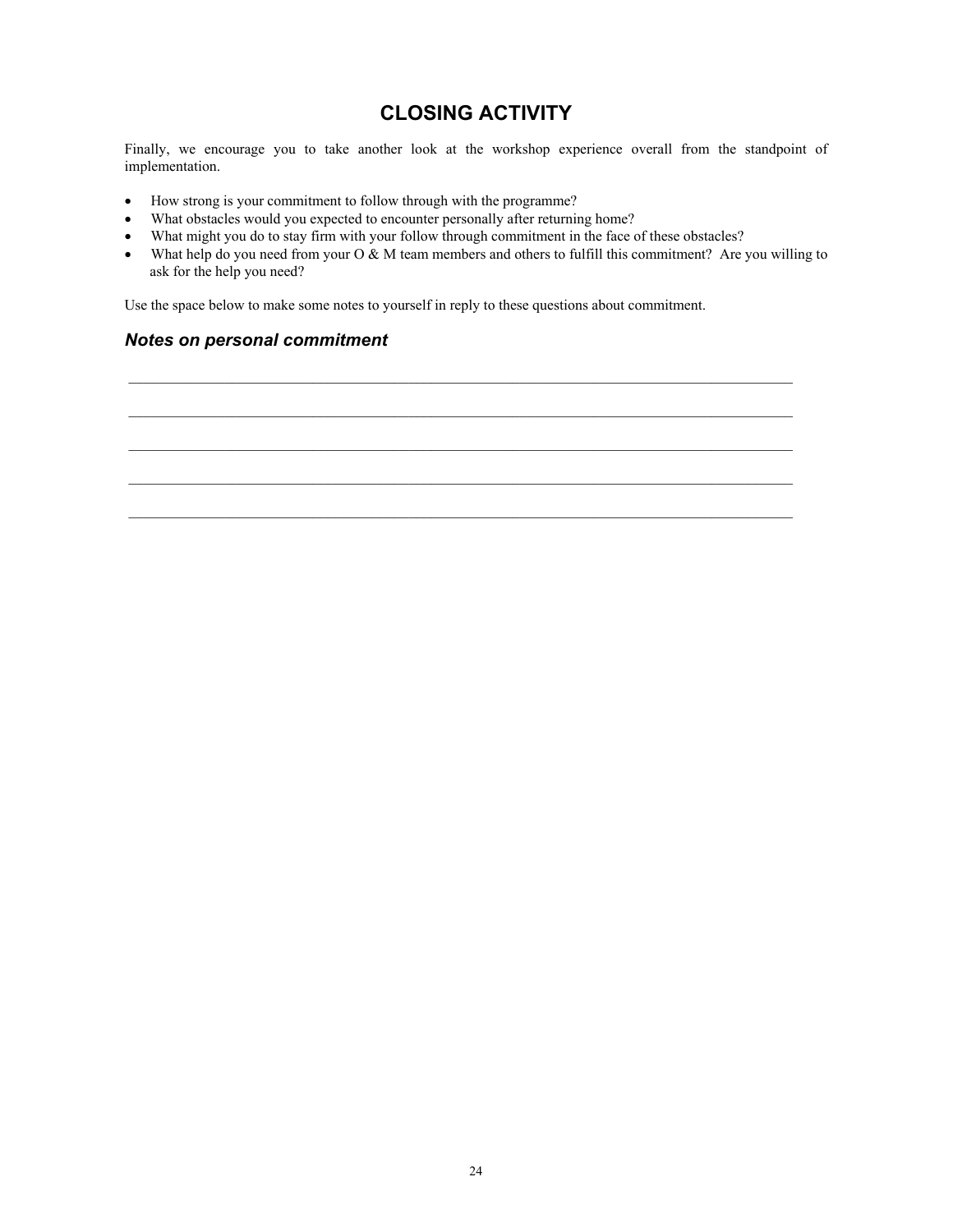#### **END OF WORKSHOP EVALUATION**

We have included a workshop evaluation questionnaire in this workbook for you to complete and turn in when directed to do so by your instructor.

#### *End of Workshop Evaluation Questionnaire*

To help the staff and sponsoring organizations determine the level of success achieved by this workshop, we would appreciate your responses to the following questions. Your ideas and comments will be valuable in improving further TQMN training efforts.

A number of the questions are followed by a seven point scale such as:

**NOT AT ALL 1 2 3 4 5 6 7 TO A GREAT EXTENT** 

In these cases, you are requested to respond by circling the number between the two extremes that best reflects your opinion about the enquiry.

Thank you.

#### *Workshop objectives*

- 1. To what extent did the workshop meet the following learning objectives:
	- 1.1. Increased participant knowledge and understanding about the management of operation and maintenance functions at the local government level.

**NOT AT ALL 1 2 3 4 5 6 7 TO A GREAT EXTENT**

- 1.2. Increased participant skills in team decision making and problem solving based on their O & M responsibilities.
	- **NOT AT ALL 1 2 3 4 5 6 7 TO A GREAT EXTENT**
- 1.3. Provided an opportunity for participants working in teams, to carry out a detailed examination of one specific O & M function from the experience of their respective local authorities.

**NOT AT ALL 1 2 3 4 5 6 7 TO A GREAT EXTENT**

1.4. Assisted participant teams to prepare back-home action plans that will help them improve the management of O & M in their respective organizations.

**NOT AT ALL 1 2 3 4 5 6 7 TO A GREAT EXTENT**

#### *Workshop content*

2. How relevant was the workshop to your job responsibilities?

**NOT AT ALL 1 2 3 4 5 6 7 TO A GREAT EXTENT**

3. To what extent was the content of the workshop relevant to the needs and practices of your organization?

**NOT AT ALL 1 2 3 4 5 6 7 TO A GREAT EXTENT**

4. How helpful will this learning experience be in assisting you and members of your team to improve your organization's operation and maintenance programmes?

**NOT AT ALL 1 2 3 4 5 6 7 TO A GREAT EXTENT**

5. How useful were the TQMN model and diagnostic materials in helping your understand better how to address O & M responsibilities in your local government?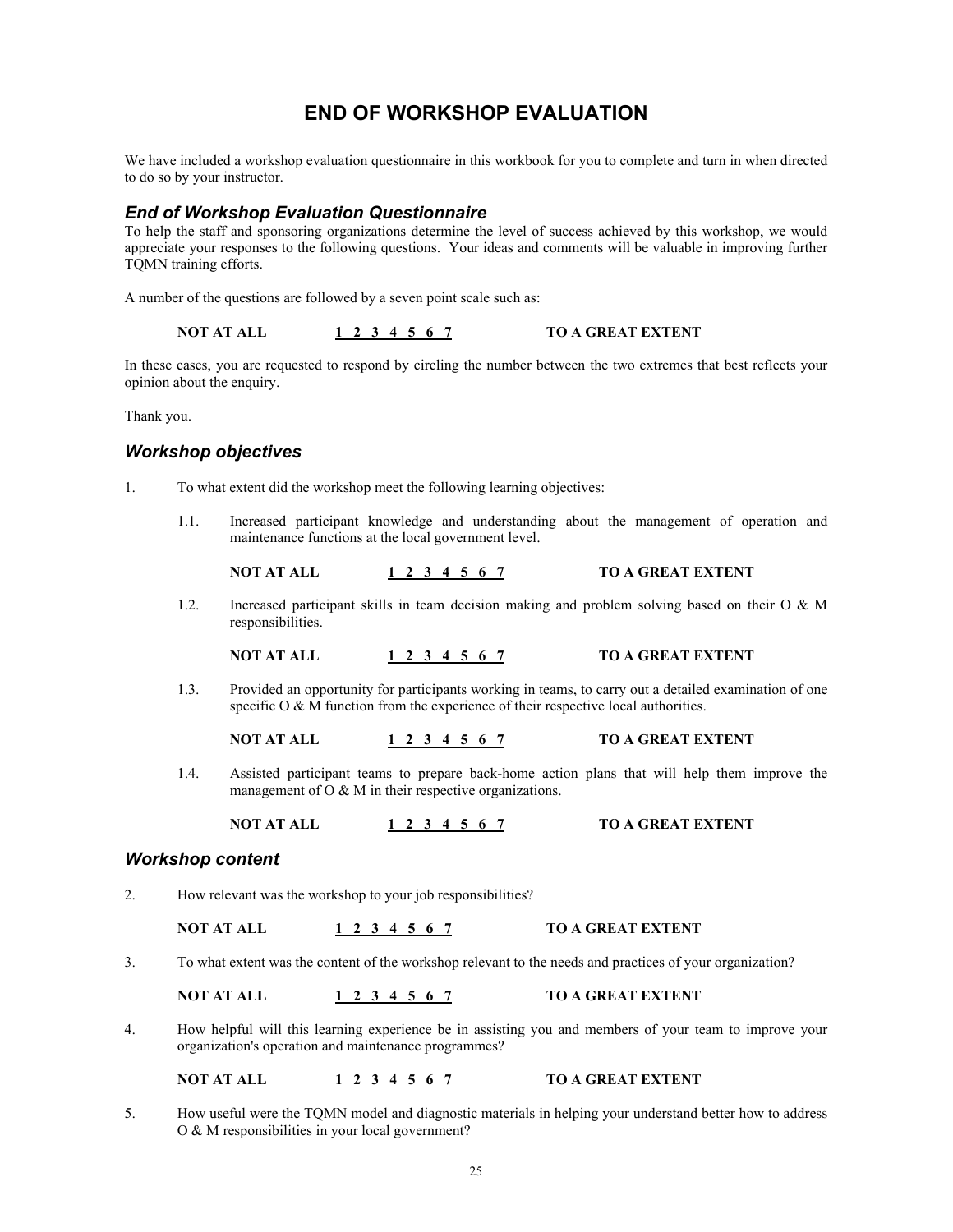**NOT AT ALL 1 2 3 4 5 6 7 TO A GREAT EXTENT** 

#### *Workshop design and content*

- 6. How effective were the following training/learning techniques used during the workshop?
	- 6.1. Pre-workshop assignment.

|      | <b>NOT AT ALL</b><br><b>EFFECTIVE</b> | 1 2 3 4 5 6 7 | VERY<br><b>EFFECTIVE</b> |
|------|---------------------------------------|---------------|--------------------------|
| 6.2. | Group discussions.                    |               |                          |
|      | <b>NOT AT ALL</b><br><b>EFFECTIVE</b> | 1 2 3 4 5 6 7 | VERY<br><b>EFFECTIVE</b> |
| 6.3. | Training staff inputs.                |               |                          |
|      | <b>NOT AT ALL</b><br><b>EFFECTIVE</b> | 1 2 3 4 5 6 7 | VERY<br><b>EFFECTIVE</b> |

6.4. The presentation and discussion of your O & M situation and how you and your team plan to improve it.

| <b>NOT AT ALL</b> |  |  | 1 2 3 4 5 6 7 | VERY             |
|-------------------|--|--|---------------|------------------|
| <b>EFFECTIVE</b>  |  |  |               | <b>EFFECTIVE</b> |

7. If you could make one change in the design and conduct of the workshop, what would it be? (Enter your answer in the box below. Be as specific as possible.)

8. Did you have any language problems during the workshop? If so, please describe them in the box below.

#### *Workshop materials*

- 9. How useful were the following training materials in achieving the course objectives?
	- 9.1. *Participant's Pre-workshop Assignment*

**NOT AT ALL USEFUL 1 2 3 4 5 6 7 VERY USEFUL**

- 
- 9.2. *Reader on Concepts and Strategies with Case Study*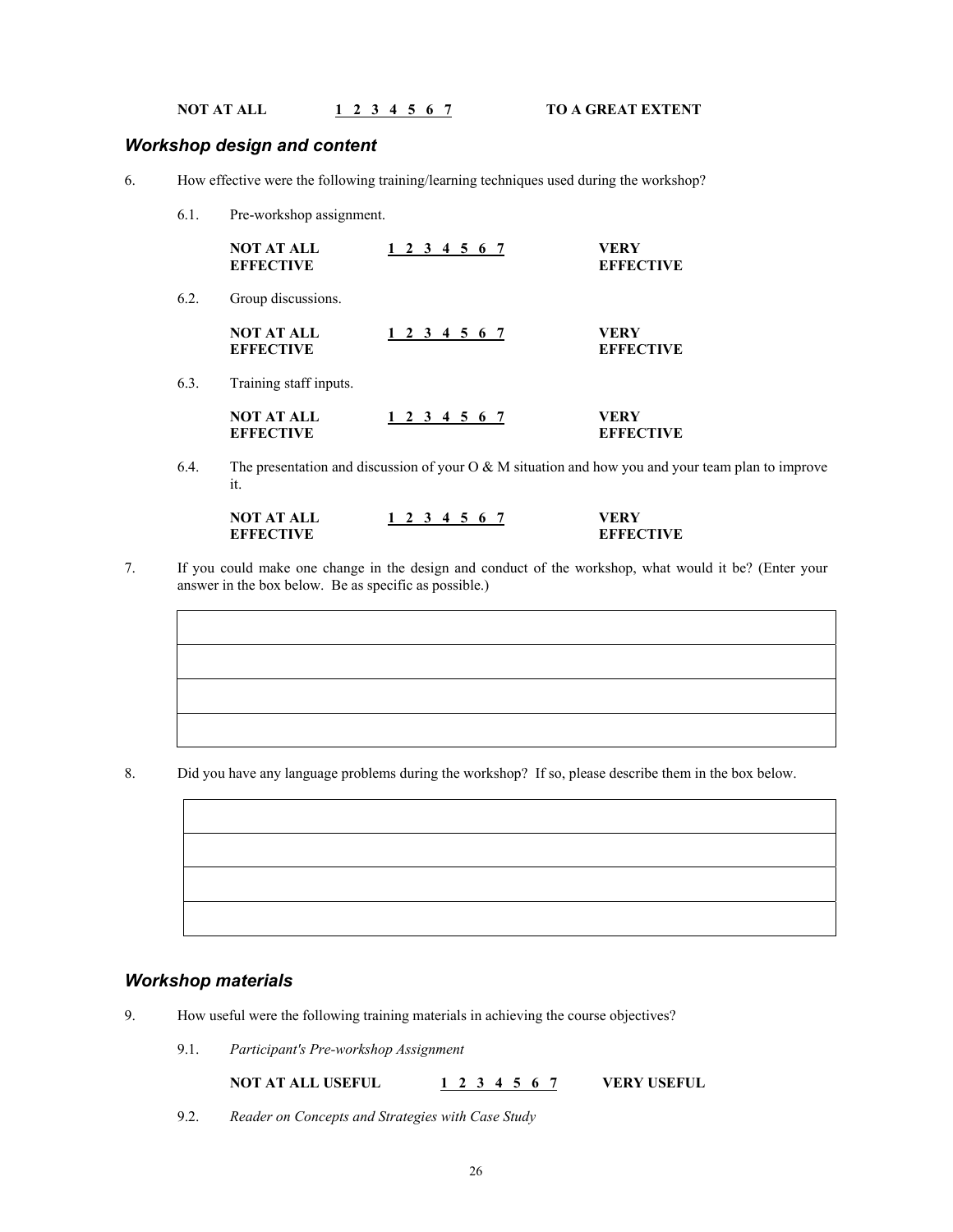#### **NOT AT ALL USEFUL 1 2 3 4 5 6 7 VERY USEFUL**

9.3. *Blueprint for Action Workbook (used during the workshop)*

**NOT AT ALL USEFUL 1 2 3 4 5 6 7 VERY USEFUL** 

10. What could be done to make the training materials more useful? (Enter your answer in the box below. Be as specific as possible.)

*End of questionnaire*